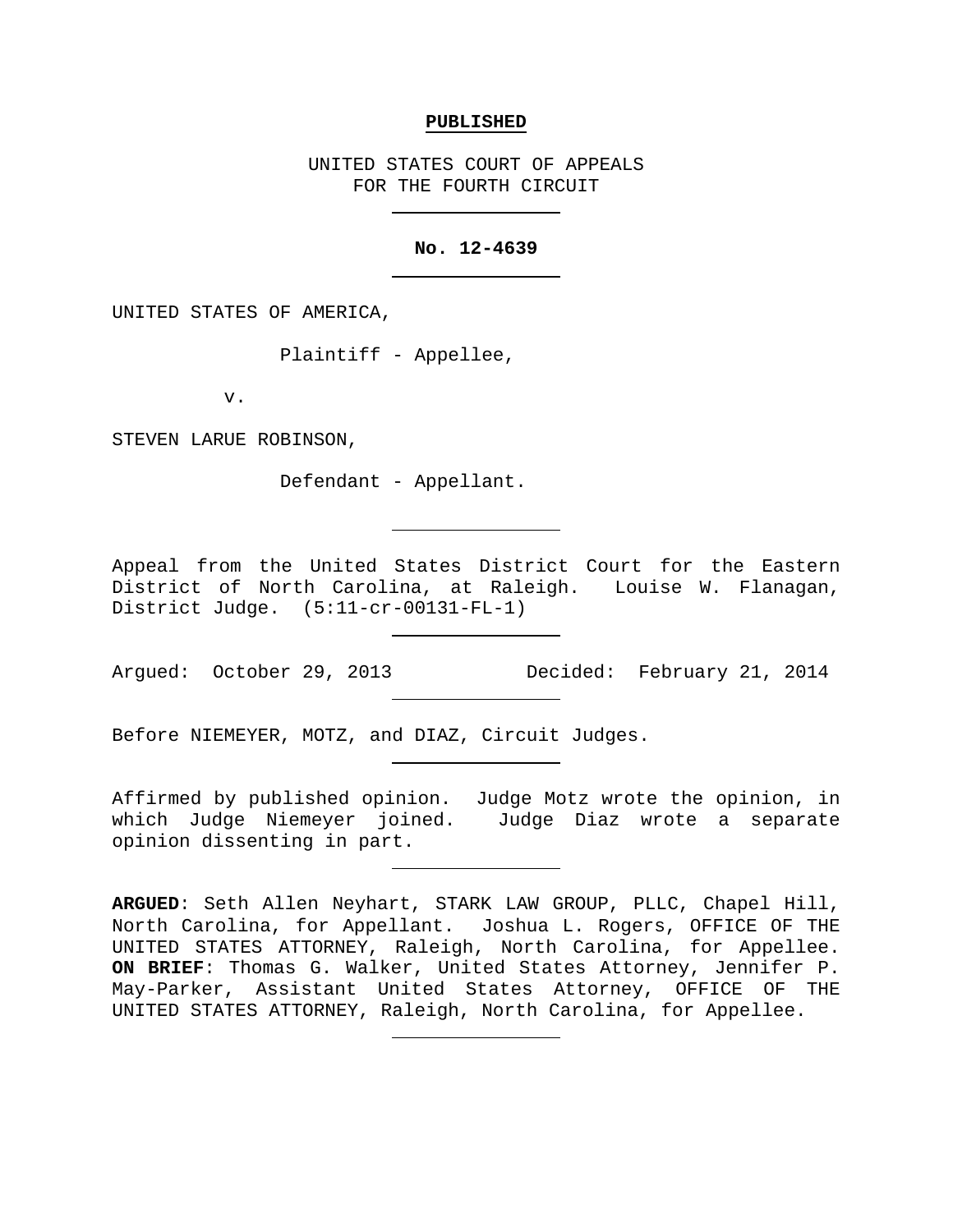DIANA GRIBBON MOTZ, Circuit Judge:

Steven Robinson challenges his 140-month sentence for cocaine distribution, contending that the district court erred in assigning his drug quantity and in calculating his criminal history. For the reasons that follow, we affirm.

I.

# A.

In 2010, police officers in Wilson, North Carolina, videotaped Robinson and two others making six crack-cocaine sales to a police informant. The Government indicted Robinson on one count of conspiring to distribute crack cocaine from 2002 to 2011, one count of aiding and abetting the distribution of crack cocaine, and six counts of distribution of crack cocaine. Robinson pled guilty to three of these counts in February 2012, but sought to proceed to trial on the remaining five counts. His two co-conspirators pled guilty the week before Robinson's scheduled trial. In light of these guilty pleas, Robinson himself pled guilty to the remaining five counts on April 30, 2012, the day on which his trial had been scheduled.

### B.

A presentence investigation report (PSR) drafted by a probation officer calculated Robinson's base offense level in light of the quantity of crack cocaine attributable to him.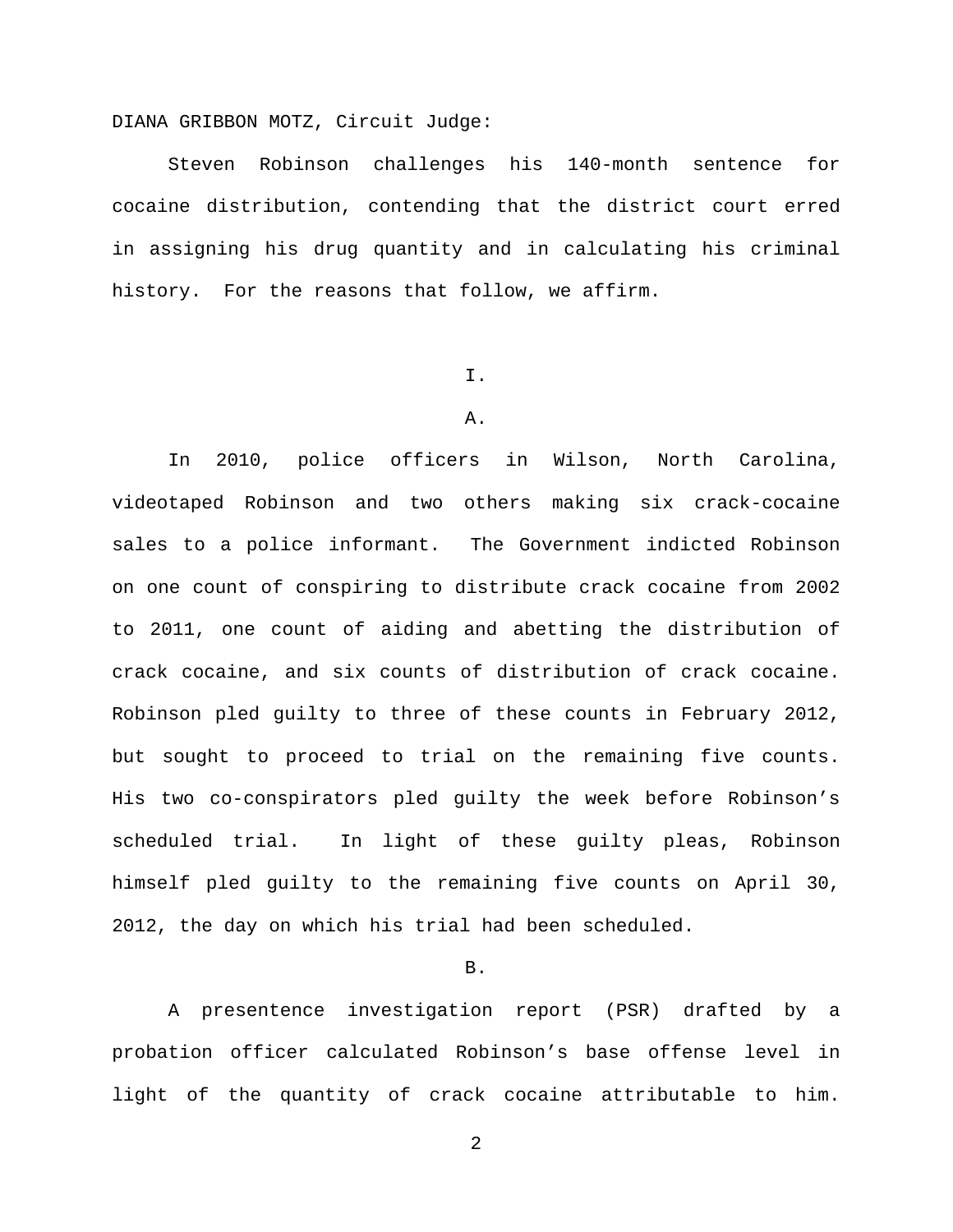Although the counts to which Robinson pled guilty specify only that the crime involved "50 grams or more" of crack cocaine, the Sentencing Guidelines require judges to consider all drug sales made by the defendant during the conspiracy -- including drug sales not covered by the counts of conviction. U.S.S.G. § 2D1.1 cmt.5.

In Robinson's case, the probation officer concluded that, between 2002 and 2011, Robinson sold far more crack cocaine than was implicated by the six sales the police captured on tape. In arriving at this conclusion, the probation officer relied on statements made to the police by Melvin Battle, who claimed to have purchased drugs from Robinson regularly from 2000 through 2008. Taking the low end of Battle's estimates, the probation officer estimated that Robinson sold Battle 1.43 kilograms of crack cocaine. This estimate, combined with the drug quantity covered by the counts of conviction, translated to a drug quantity calculation of 1.47 kilograms of crack cocaine, which produced a base offense level of 34. From this base offense level, the probation officer recommended a 3-level reduction for acceptance of responsibility, resulting in a recommended offense level of 31.

The PSR also contained a calculation of Robinson's criminal history category. The probation officer assigned Robinson one criminal history point based on a 2003 conviction for marijuana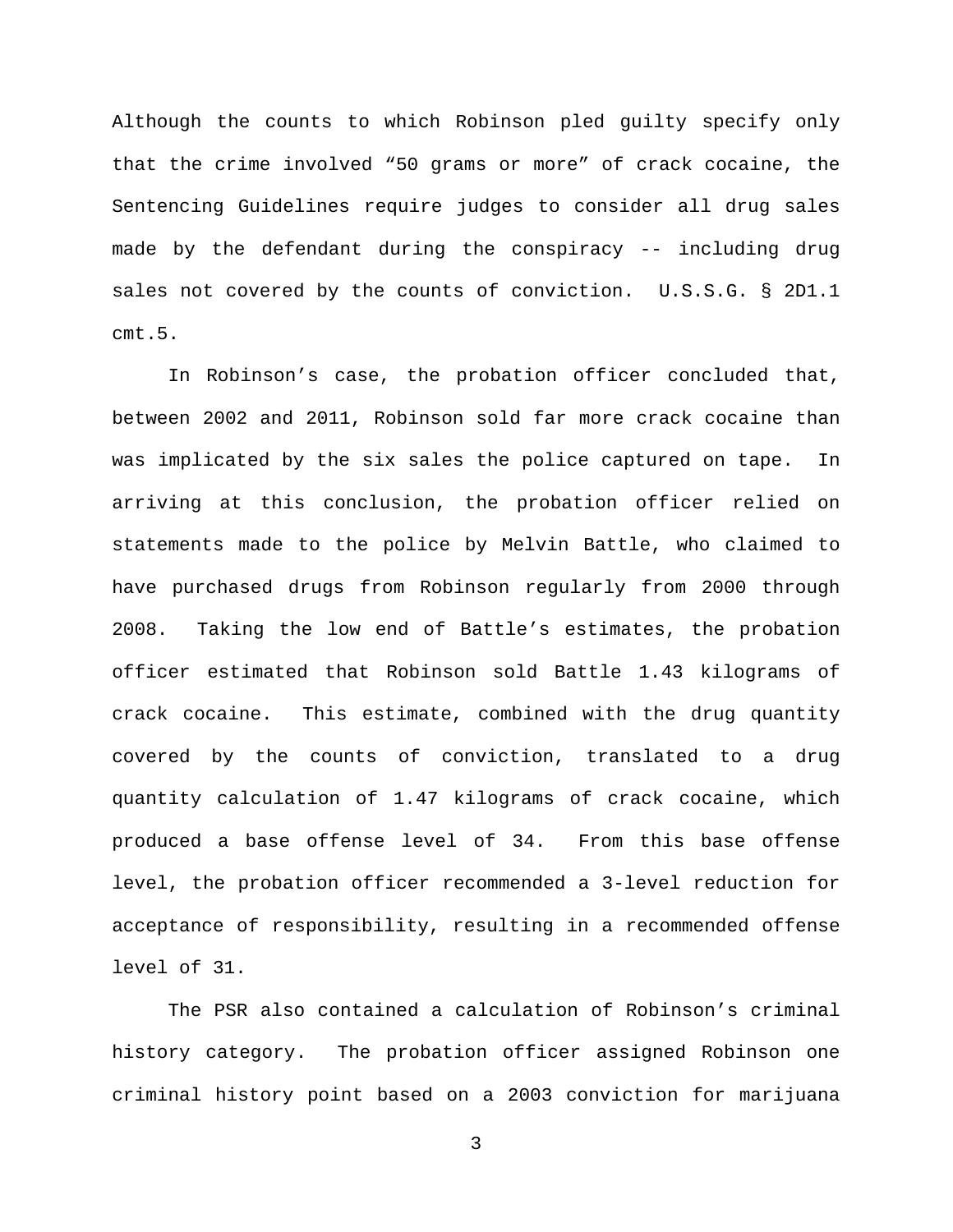possession, and another point based on a 2009 conviction for resisting arrest and carrying a concealed weapon. The probation officer added two more points under Section 4A1.1(d) of the Sentencing Guidelines, which provides for an enhancement if the defendant committed the crime of conviction while on probation. The probation officer reasoned that Robinson had been given a one-day sentence of probation because of his 2003 marijuana conviction, and that this term coincided with the ongoing drug conspiracy. These four criminal history points produced a criminal history category of III.

Based on a criminal history category of III and an offense level of 31, the recommended Guidelines range in the PSR totaled 135-168 months imprisonment.

C.

At sentencing, Robinson objected both to the calculation of drug quantity and the calculation of criminal history.

## i.

Robinson's challenge to his drug quantity rested on the PSR's reliance on the statement provided by Melvin Battle. Given the opportunity to address the court directly, Robinson pointed out that, before attributing 1.43 kilograms of crack to Robinson, Battle had in an earlier interview stated that Robinson sold him 6 kilograms of the drug. Robinson also argued that Battle's claim to have bought PCP cigarettes from Robinson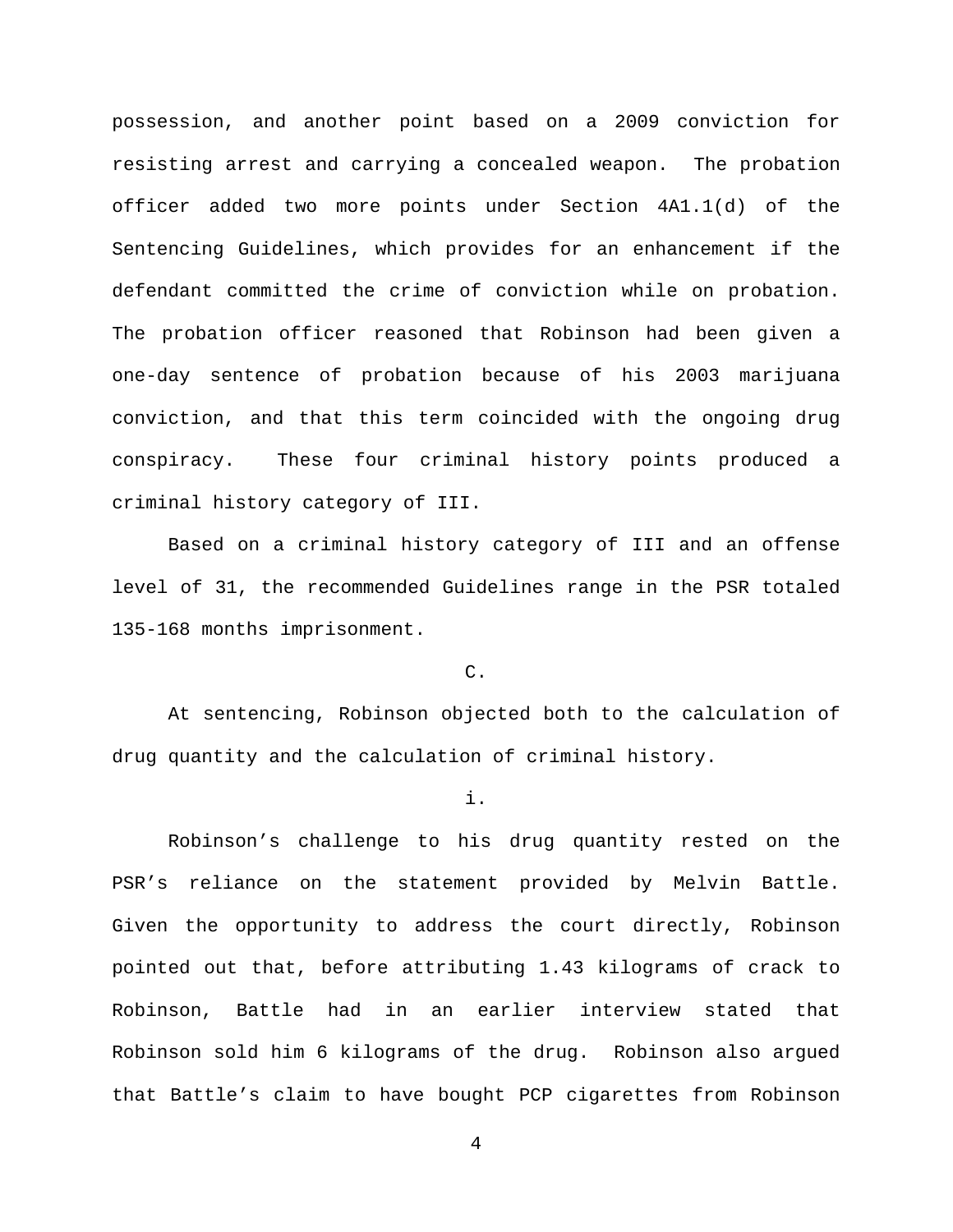in North Carolina from 2005 to 2008 was false because Robinson was enrolled in culinary school in Florida during most of that period. Contending that he never sold drugs to Battle, Robinson insisted that Battle was "blatantly lying" to curry favor with prosecutors.

In response, the Government conceded that Battle revised his statement to render his second drug-quantity estimate significantly lower than his first. But the Government argued that "it is not unusual for Defendants to estimate differently" when interviewed on two separate occasions. According to the Government, Battle's second statement merely provided a more conservative and reliable estimate than the first. With respect to the PCP cigarettes Battle claimed to have bought when Robinson was in Florida, the Government emphasized that these sales did not figure into the PSR drug-quantity assignment.

The Government further defended the drug-quantity calculation by explaining that, notwithstanding the asserted deficiencies in Battle's statement, three other witnesses were prepared to state that Robinson sold them drugs during the conspiracy timeframe. Although these statements did not "make their way" to the probation office, the Government maintained that these accounts would put Robinson "in at least the position he's in with Mr. Battle's statement, if not in a worse position."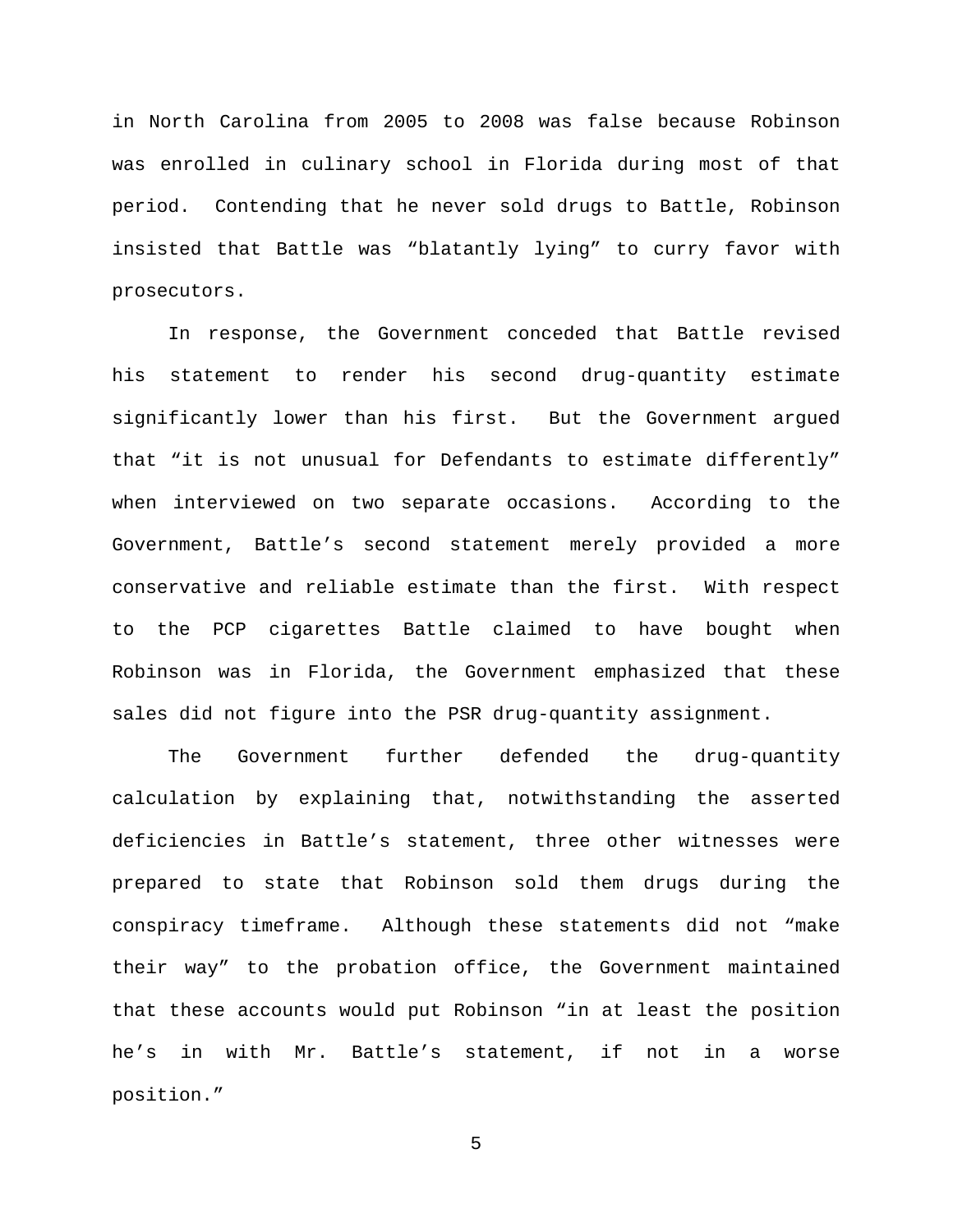Upon consideration of the parties' arguments, the district court presented Robinson with a choice:

We'll do it one of two ways. We're going to go forward today with what's here and now, and I'll make the decisions that I need to make by a preponderance<br>of the evidence. Or I'll unwind the whole thing. Or I'll unwind the whole thing.<br>R process all over. If there are I'll start the PSR process all over. statements that didn't, for whatever reason, make it to the Probation Office, [I'll] start again. And, whatever happens, happens. And then, you'll have a chance to object. . . . That's the only way I see  $-$ those are the only two choices.

Robinson responded by reiterating that Battle's statement was not credible. But, after the court again asked him whether he would prefer to proceed on the basis of Battle's statement or delay sentencing for three months to allow the parties ample time to obtain more information, Robinson responded that "I would rather go ahead and do it now, Your Honor."

The Government further explained the basis of the drug quantity calculation set forth in the PSR and why this calculation would have been higher if the PSR had included statements of other witnesses. Robinson then addressed the court, contending that he "wasn't an everyday drug dealer" and that any witnesses saying to the contrary were lying. After the court reviewed the counts to which Robinson pled guilty, it concluded that, with respect to the relevant conduct informing his drug quantity calculation, Robinson "really ha[d] gotten a break [because of] the way the Probation Office calculated the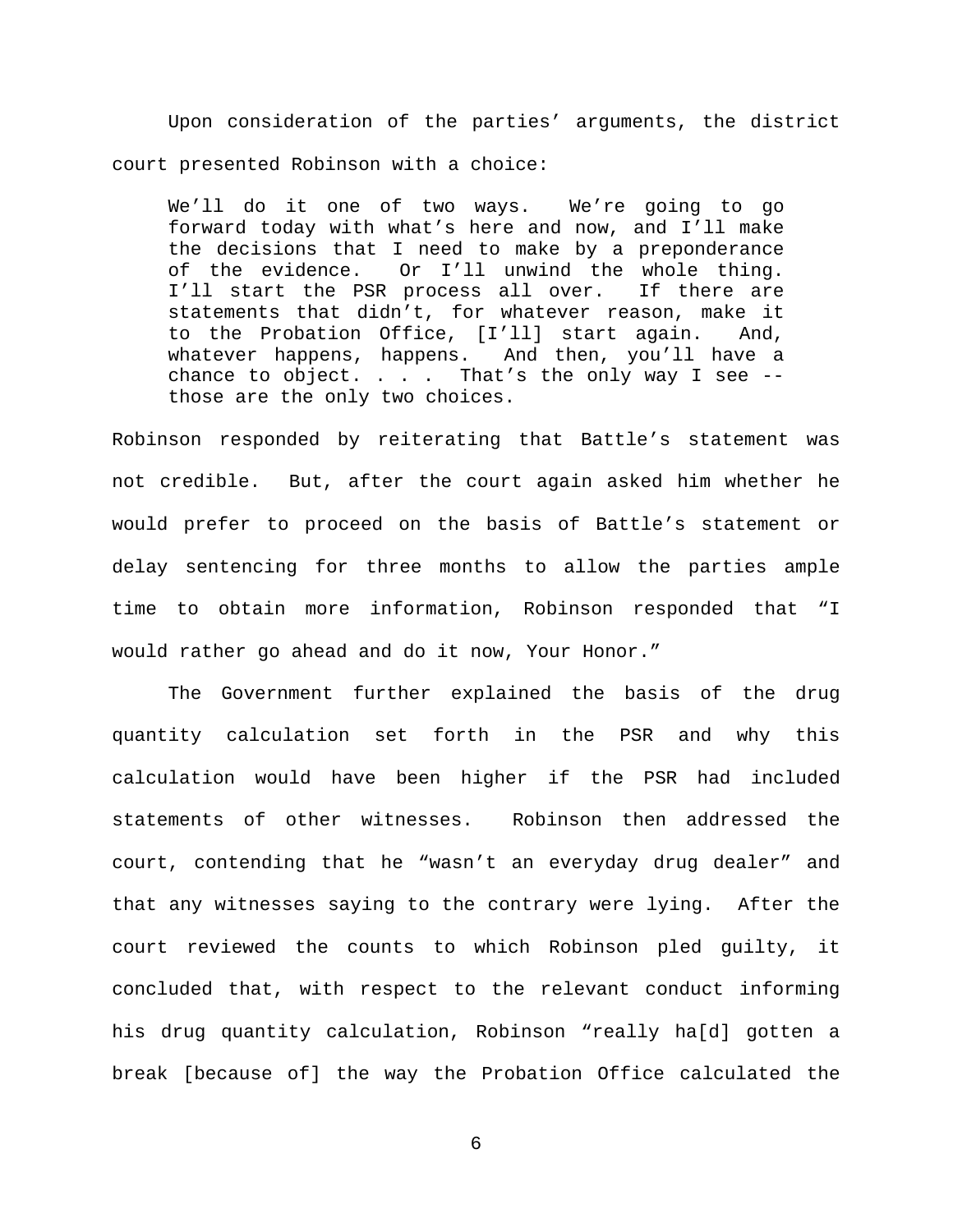amount of crack cocaine." The court stated that it "had heard enough to conclude that the calculations in the [PSR were] credible and reliable," and that they could be used in calculating Robinson's offense level, but it again reiterated that it was willing to "open this all back up" if Robinson were so inclined. Robinson did not take the court up on its offer.

ii.

Robinson also objected to the PSR's assignment of two criminal history points on the basis of his sentence of one day probation for the 2003 marijuana conviction. He argued that he had spent the entire day of probation en route from the Maryland courthouse, and so could not have sold drugs on that day. The court rejected this argument and imposed a two-point adjustment, concluding that the Sentencing Guidelines required this result. This adjustment increased Robinson's guidelines range from 121- 151 months to 135-168 months. The court sentenced Robinson to 140 months imprisonment -- a sentence the court noted was "well within" both ranges.

Robinson appeals, asserting that the district court procedurally erred in calculating his drug quantity and criminal history.<sup>[1](#page-6-0)</sup>

<span id="page-6-0"></span><sup>&</sup>lt;sup>1</sup> Robinson's alternative argument that his military service,<br>mental health issues, and work history render his withinand work history render his within-Guidelines sentence substantively unreasonable is meritless.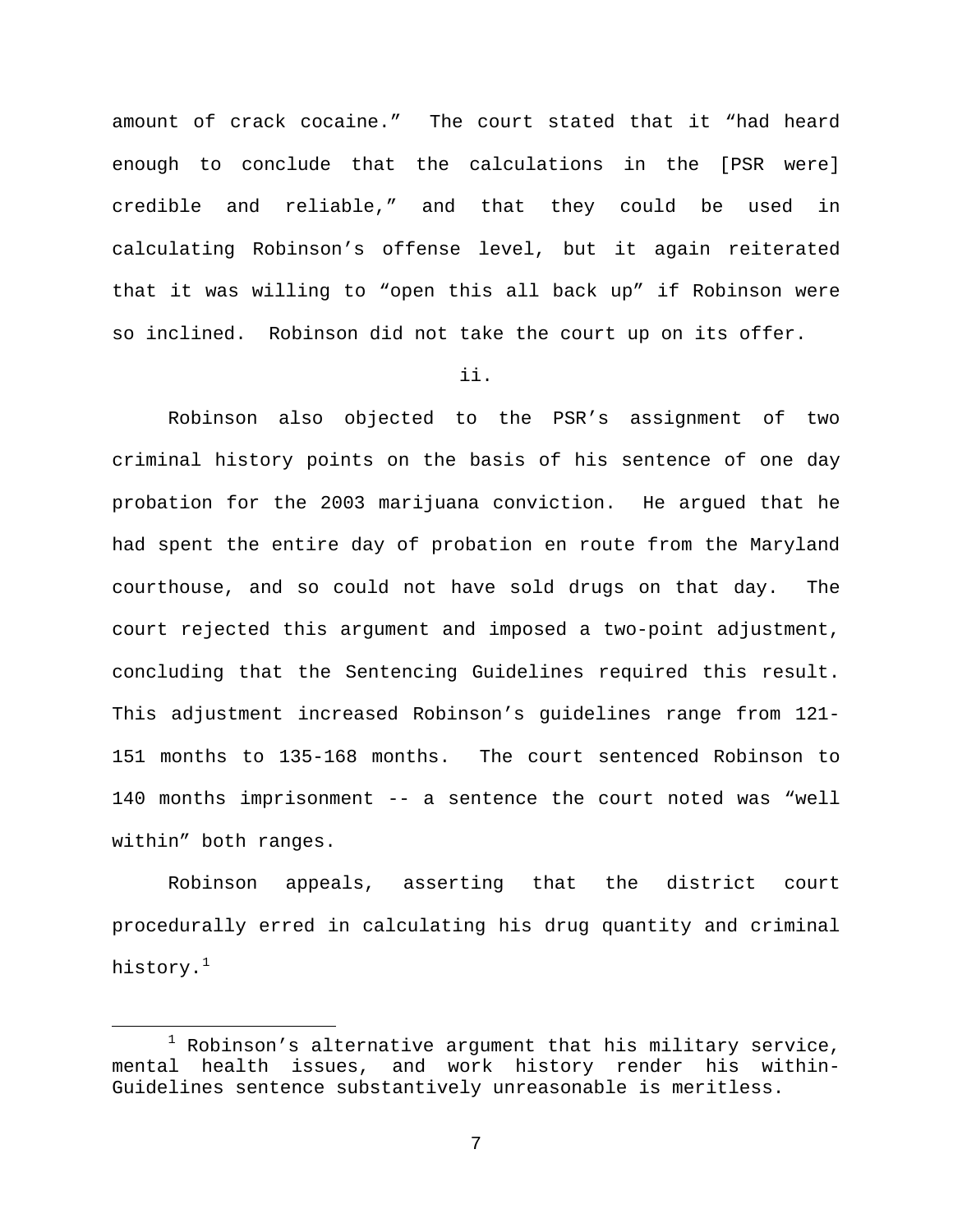With respect to drug quantity, Robinson contends that the district court committed plain error by relying on Battle's statement in the PSR.Robinson, however, has waived this contention. When he made the conscious choice at sentencing to proceed on the basis of the information contained in the PSR, including Battle's statement, Robinson waived his right to appeal the district court's reliance on that information.

A "waiver is the intentional relinquishment or abandonment of a known right." Wood v. Milyard, 132 S. Ct. 1826, 1835 (2012) (quotation marks omitted). Waiver is to be distinguished from "forfeiture," which is "the failure to make the timely assertion of a right." Kontrick v. Ryan, 540 U.S. 443, 458, n.13 (2004). Courts may review a forfeited claim for plain error. <u>United States v. Olano</u>, 507 U.S. 7[2](#page-7-0)5, 731 (1993).<sup>2</sup> But when a claim is waived, it is not reviewable on appeal, even for plain error. Id. Rather, a valid waiver means that there was "no error at all." United States v. Keeter, 130 F.3d 297, 300 (7th Cir. 1997). The case at hand is one of waiver, not forfeiture. "A party who identifies an issue, and then

8

II.

<span id="page-7-0"></span> $2$  Under plain error review, the challenging party must show that (1) there was an "error" (2) the error was "plain", (3) the error "affect[s] substantial rights," and (4) the error<br>"seriously affect[s] the fairness, integrity or public "seriously affect[s] the fairness, integrity or public reputation of judicial proceedings." Olano, 507 U.S. at 732).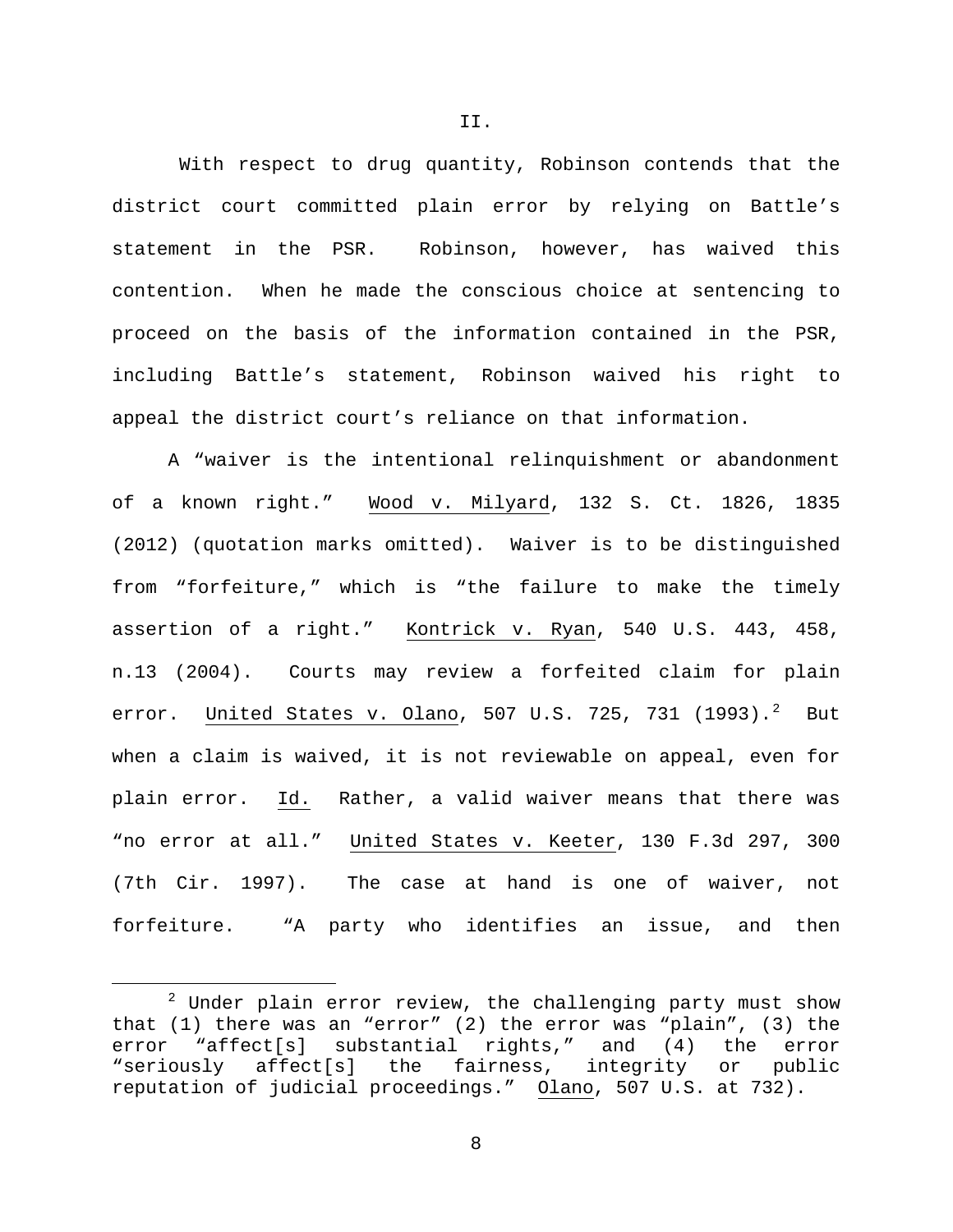explicitly withdraws it, has waived the issue." United States v. Rodriguez, 311 F.3d 435, 437 (1st Cir. 2002).

Here, Robinson raised an objection to his drug-quantity calculation by challenging the credibility and reliability of the testimony on which the PSR relied. The Government countered this objection by stating that other witnesses were available to corroborate (or augment) the drug-quantity calculation. The district court could have unilaterally chosen to grant a continuance. See United States v. Johnson, 732 F.2d 379, 381 (4th Cir. 1984). But, perhaps because doing so might have led to Robinson receiving a higher sentence, the court instead provided Robinson with a choice: (1) postponement of sentencing to allow the parties to produce new evidence as to the proper drug quantity, or (2) proceeding to sentencing based on the evidence before the court.

When presented with this choice, Robinson unequivocally stated that he "would rather go ahead and do it now." Furthermore, he adhered to this position when the district court gave him an opportunity to change his mind. Thus, Robinson consciously abandoned his objection to the drug quantity calculation in the PSR and instead opted to proceed to sentencing based on the information in the PSR. This was waiver.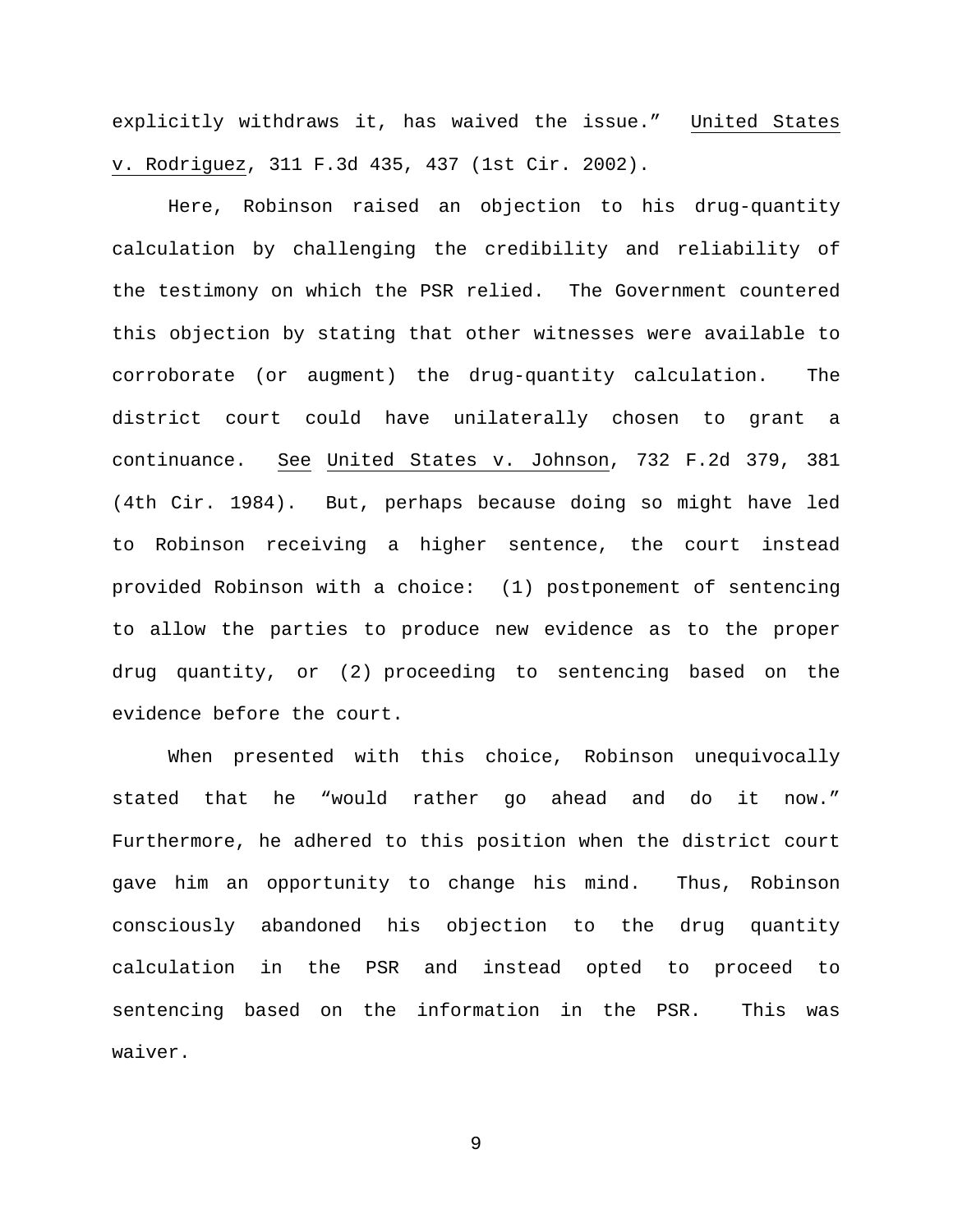Whether the waiver was valid is a matter of law that we review de novo. United States v. Marin, 961 F.2d 493, 496 (4th Cir. 1992). Criminal defendants may waive statutory or constitutional rights -- including the right to challenge a particular ruling on appeal -- if the waiver is knowing and voluntary. Id. Examination of the totality of the circumstances determines whether a waiver is knowing and voluntary. United States v. Farrell, 393 F.3d 498, 500 (4th Cir. 2005).

In this case, the record reveals that the defendant, Robinson, knew exactly what he was relinquishing. The district court explicitly and repeatedly explained that, by choosing to proceed with sentencing, Robinson was agreeing that his drug quantity would be calculated on the basis of the PSR, which relied on Battle's statement. On three separate occasions, the court presented Robinson with the choice of postponing sentencing to supplement the record or proceeding with sentencing based on the information in the PSR. Robinson consistently adhered to his preference to proceed with sentencing without supplementing the record.

Nothing in the record suggests that Robinson -- who had graduated from high school, attended community college, and attained an associate degree in culinary arts -- did not understand this choice. Indeed Robinson does not even contend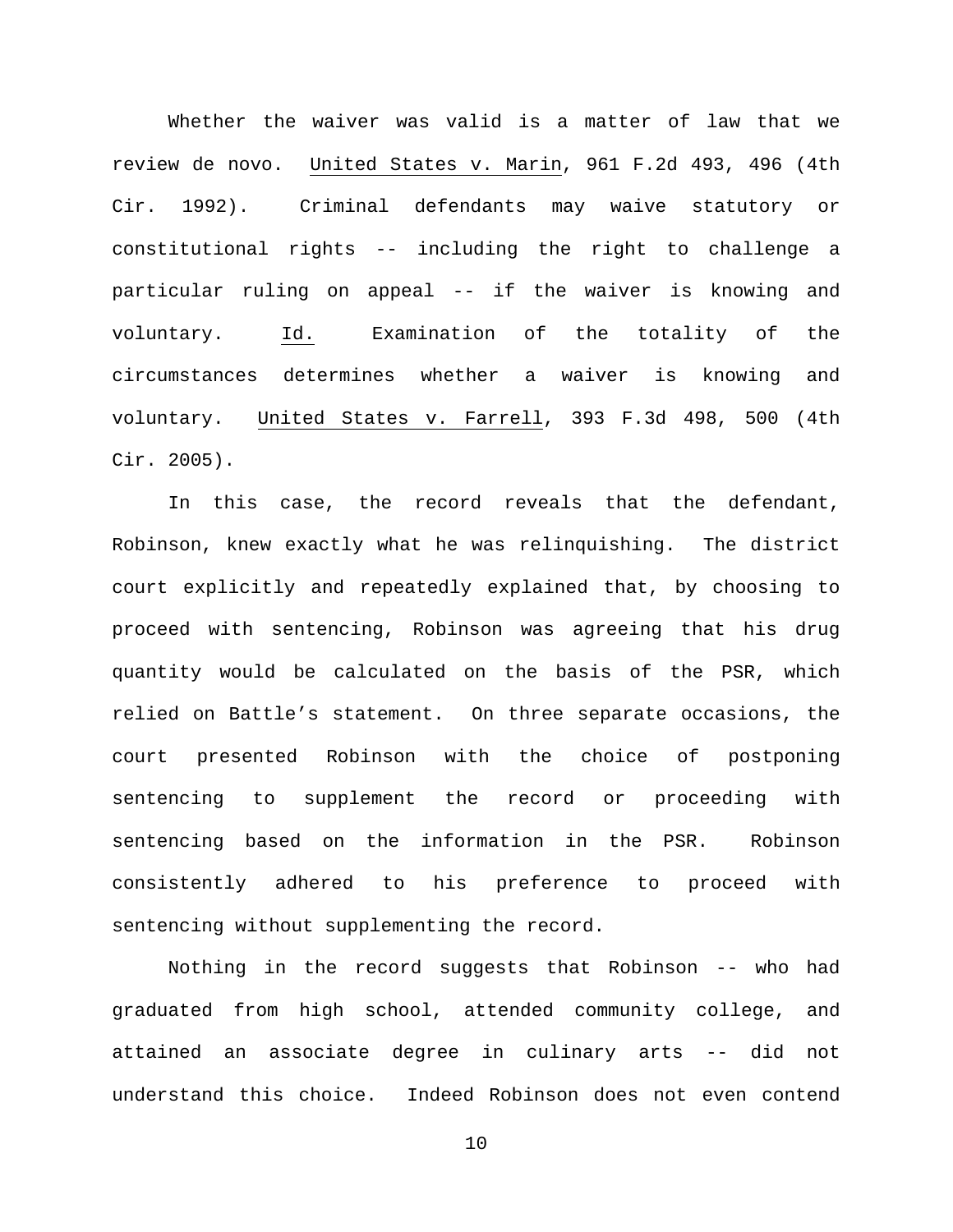that he did not understand this choice. Thus, his waiver was knowing and voluntary. $3$ 

Robinson's decision to proceed on the basis of the existing PSR is akin to a defendant's decision to proceed with a bench trial rather than a jury trial -- quintessentially an enforceable waiver. See United States v. Boynes, 515 F.3d 284, 287 (4th Cir. 2008). Having made a choice at sentencing, Robinson cannot now contend that the district court erred by honoring that choice. He has waived the argument.<sup>[4](#page-10-1)</sup>

<span id="page-10-0"></span> $3$  The dissent asserts that "the district court did not make a finding on the reliability of Battle's statements until after it presented Robinson with his choice," and that Robinson "rel[ied] on the court's representation that it would apply the evidentiary standard" when he chose to proceed. thus concludes that Robinson waived at most "the opportunity for a 90-day delay." This argument, which Robinson himself has never made, fails. First, it fails to consider the record in its entirety. In the very same four-sentence paragraph in which the court made its reliability finding, it again reiterated its willingness to "open this all back up." Given Robinson's extensive argument on his own behalf (including his not infrequent interruptions of the district court), he surely would not have hesitated to withdraw his waiver if he wished to, but he did not. Moreover, the dissent's proposed holding would permit Robinson to impeach (by unsworn argument) Battle's statement, while at the same time preventing admission of new evidence to supplement the record. In short, the dissent would permit Robinson to have his cake and eat it too. Moreover, the dissent's approach would counsel sentencing courts to act unilaterally without offering defendants a choice, and would thus undermine the very interests the dissent aims to protect.

<span id="page-10-1"></span><sup>4</sup> The Government's contention that Robinson "invited" error by the district court thus misses the mark. Robinson did not "ask[]" the court to rely on Battle's statement and then complain on appeal that this reliance was improper. See United (Continued)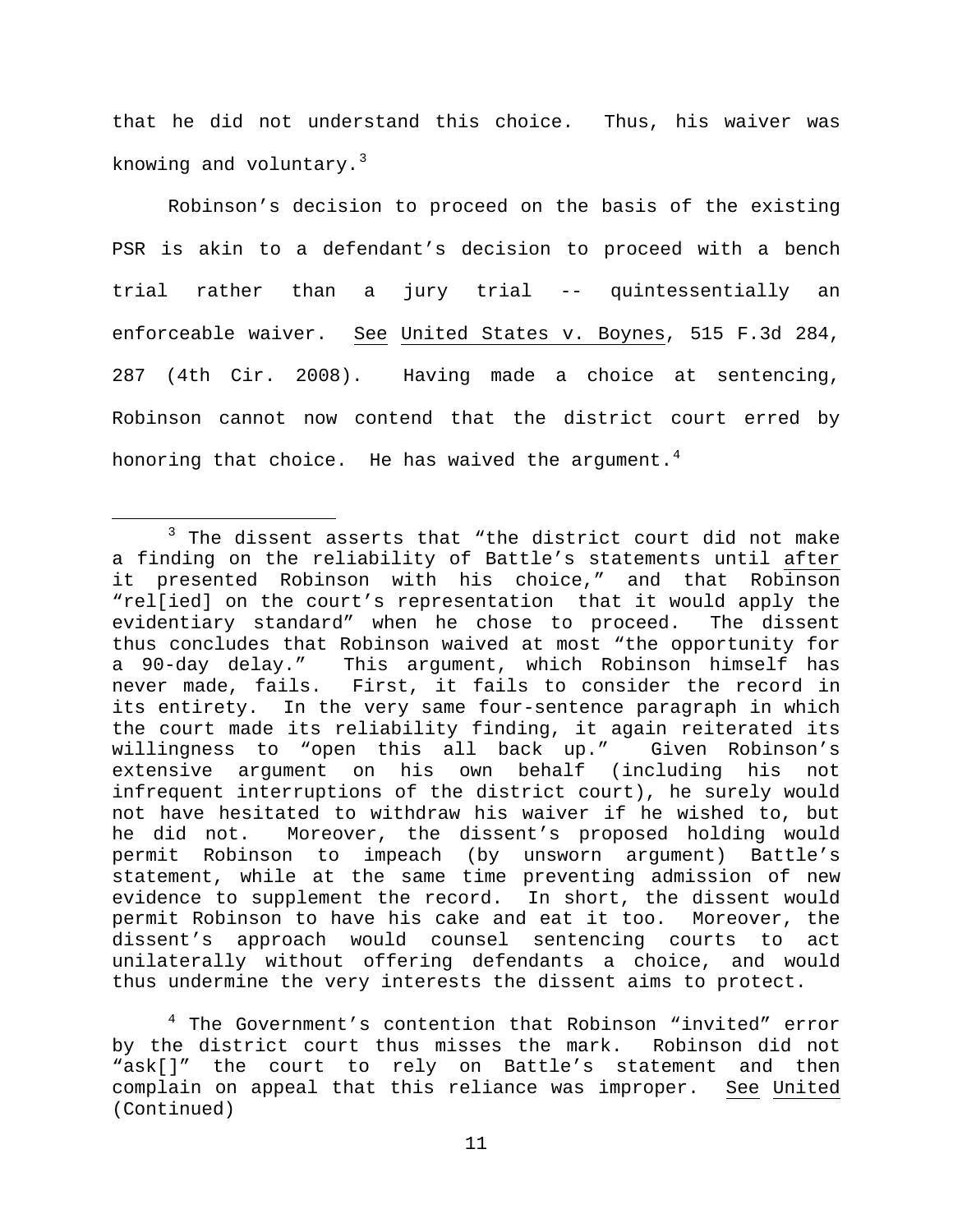We note that this conclusion accords with the holdings of the Supreme Court and our sister circuits in similar circumstances. See Wood, 132 S. Ct. at 1835 (holding that the State waived a defense where, "after expressing its clear and accurate understanding" of the defense, the State "deliberately steered the district court away" from it); United States v. Guzman, 707 F.3d 938, 941, n.2 (8th Cir. 2013) (holding that defendant waived claim that Government breached plea agreement at sentencing by withdrawing pro se motion to withdraw guilty plea prior to sentencing); Rodriguez, 311 F.3d at 437 (holding that defendant "consciously waived" his objection to information in the PSR by raising, and then withdrawing, the objection prior to sentencing); Keeter, 130 F.3d at 300 (holding that defendant waived an objection by rejecting the court's offer to postpone a sentencing hearing and opting instead to proceed without delay).<sup>[5](#page-11-0)</sup>

ī

States v. Herrera, 23 F.3d 74, 75 (4th Cir. 1994). Rather, after initially objecting to the use of Battle's statement, Robinson expressly waived any objection to it. Accordingly, rather than committing "invited error," the district court committed "no error at all." Keeter, 130 F.3d at 300.

<span id="page-11-0"></span><sup>5</sup> Although not determinative here, given Robinson's waiver, we note that he mistakenly asserts that United States v. Solomon, 274 F.3d 825 (4th Cir. 2001) establishes that when a defendant disputes the drug quantity calculations in the PSR, the PSR provides "no evidentiary basis" for that calculation.<br>Appellant's Br. at 13. Solomon does not so hold. Solomon Solomon does not so hold. merely holds that a probation officer's calculation in a PSR "standing alone" (that is, without the identification of (Continued)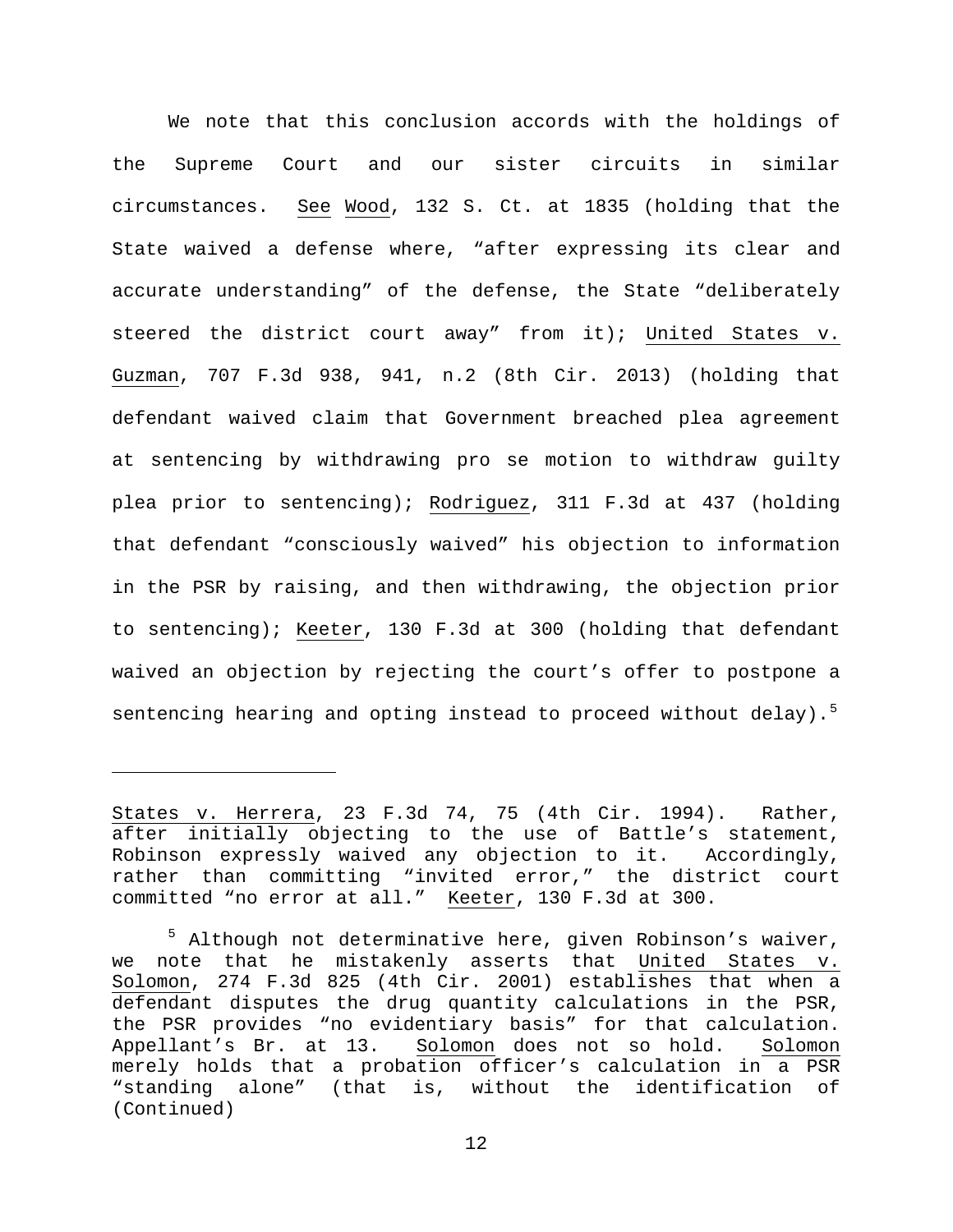Robinson also asserts that the district court committed two errors in calculating his criminal history.

#### A.

He first contends that the court erred in treating his 2003 marijuana conviction as yielding a "prior sentence" rather than as "relevant conduct" with respect to his current sentence. Whether a crime constitutes "relevant conduct" under the Guidelines is a factual question we review for clear error. United States v. Hodge, 354 F.3d 305, 313 (4th Cir. 2004). If the district court's finding "is plausible in light of the record viewed in its entirety," we will not reverse it simply because "we would have decided the fact differently." United States v. Stevenson, 396 F.3d 538, 542 (4th Cir. 2005) (citation and quotation marks omitted).

In calculating a defendant's offense level, a sentencing court must consider all "relevant conduct" surrounding the offense. U.S.S.G. § 1B1.3. Relevant conduct encompasses acts "that occurred during the commission of the offense of conviction [or] in preparation for that offense," including conduct resulting in a separate criminal conviction. Id.

Ĩ.

supporting evidence of any kind) "does not constitute a finding of fact" on which a sentencing court can rely. Id. at 828, n.3.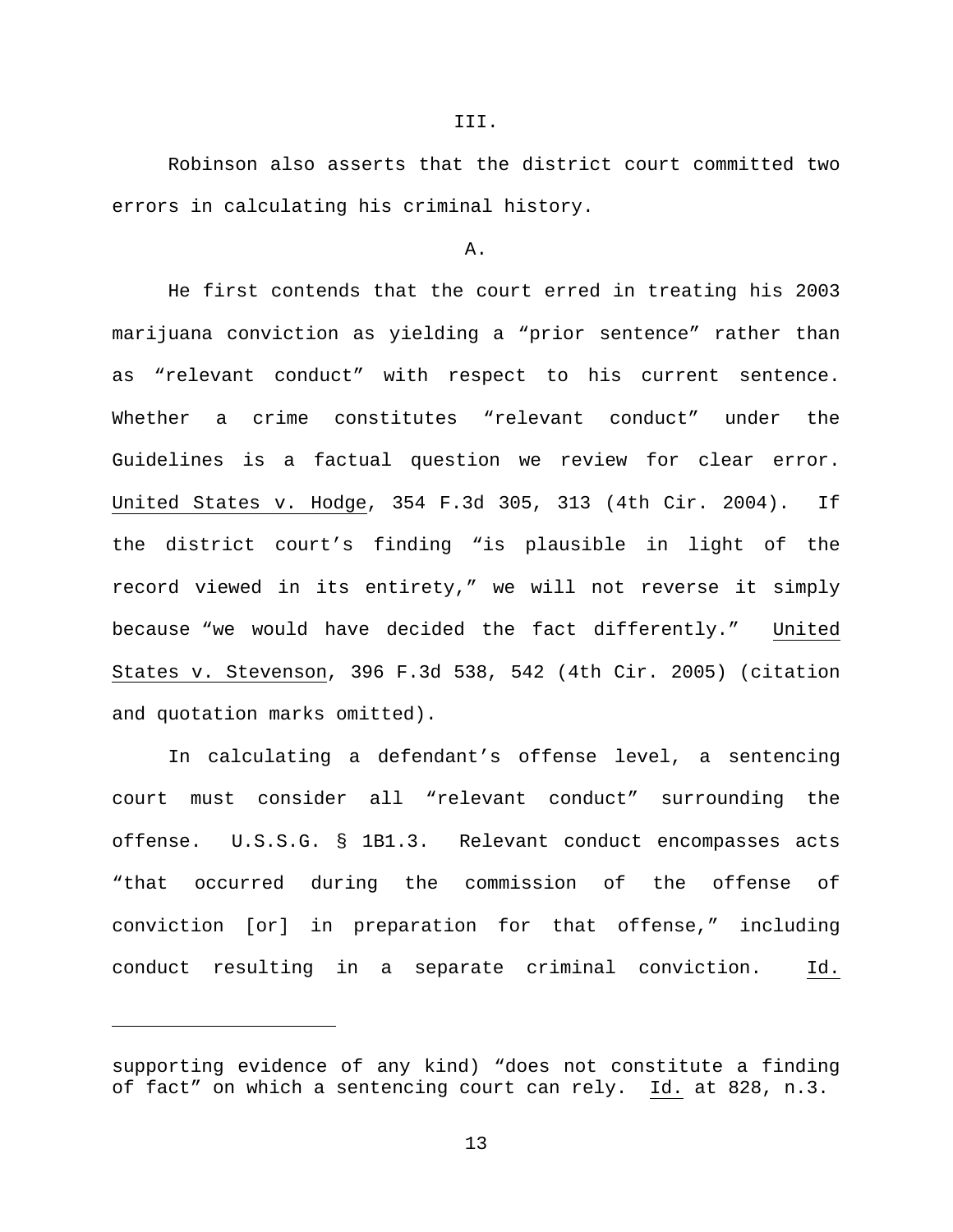§ 1B1.3(a)(1). The Guidelines include as relevant conduct "all quantities of contraband" the defendant sold during a conspiracy. Id.  $\S$  1B1.3(a)(1) cmt.2(b).

In addition to establishing the defendant's offense level in light of all relevant conduct, a sentencing court must separately calculate the defendant's criminal history score based in part on his "prior sentence[s]." Id. § 4A1.1. The Guidelines exclude from the definition of "prior sentences" any sentence resulting from conduct that constitutes "relevant conduct" to the current offense. Id. § 4A1.2 cmt.1. Thus, if an offense qualifies as relevant conduct for offense-level purposes, it cannot also yield a prior sentence for criminalhistory purposes.

Robinson pled guilty to conspiring to sell cocaine from 2002 to 2011. He had previously been found guilty of and sentenced for marijuana possession in 2003. He contends that the 2003 marijuana conviction and sentence constituted "relevant conduct" to his drug conspiracy rather than yielding a "prior sentence." He therefore objects to the inclusion of the marijuana sentence in his criminal history score.<sup>[6](#page-13-0)</sup>

<span id="page-13-0"></span> $6$  Although he did not make this precise argument before the district court, Robinson did challenge his criminal history score, and thus preserved his claim. See Yee v. City of Escondido, 503 U.S. 519, 534 (1992) ("Once a federal claim is properly presented, a party can make any argument in support of (Continued)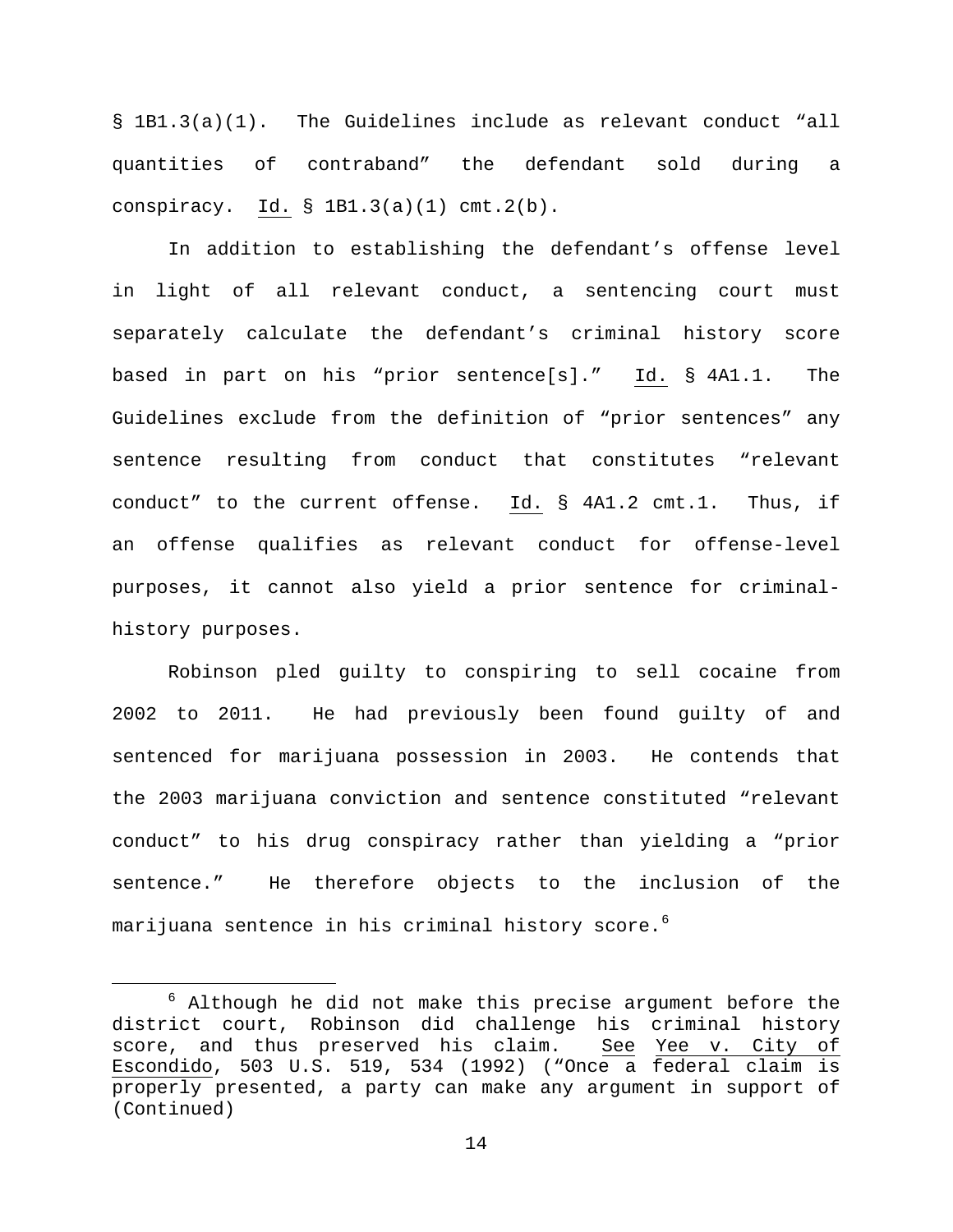The district court did not clearly err by treating Robinson's 2003 marijuana sentence as a prior sentence rather than relevant conduct. The 2003 sentence was for marijuana possession, while the ongoing conspiracy involved the crack cocaine distribution -- suggesting two distinct crimes. Moreover, the 2003 sentence was for simple possession rather than distribution -- suggesting that the marijuana was for personal use and played no role in a drug-dealing conspiracy. The fact that an unrelated drug conviction and sentence occur during the timeframe of a drug conspiracy does not automatically convert them into relevant conduct of the conspiracy. See U.S.S.G § 4A1.2 cmt.1 ("A sentence imposed after the defendant's commencement of the instant offense, but prior to sentencing on the instant offense, is a prior sentence if it was for conduct other than conduct that was part of the instant offense*.*" (emphasis added)). The district court's finding is thus "plausible in light of the record viewed in its entirety" and is entitled to our deference. Stevenson, 396 F.3d at 542.

## B.

Robinson also contends that the district court erred by adding two points to his criminal history score because he

Ĩ.

that claim; parties are not limited to the precise arguments they made below.").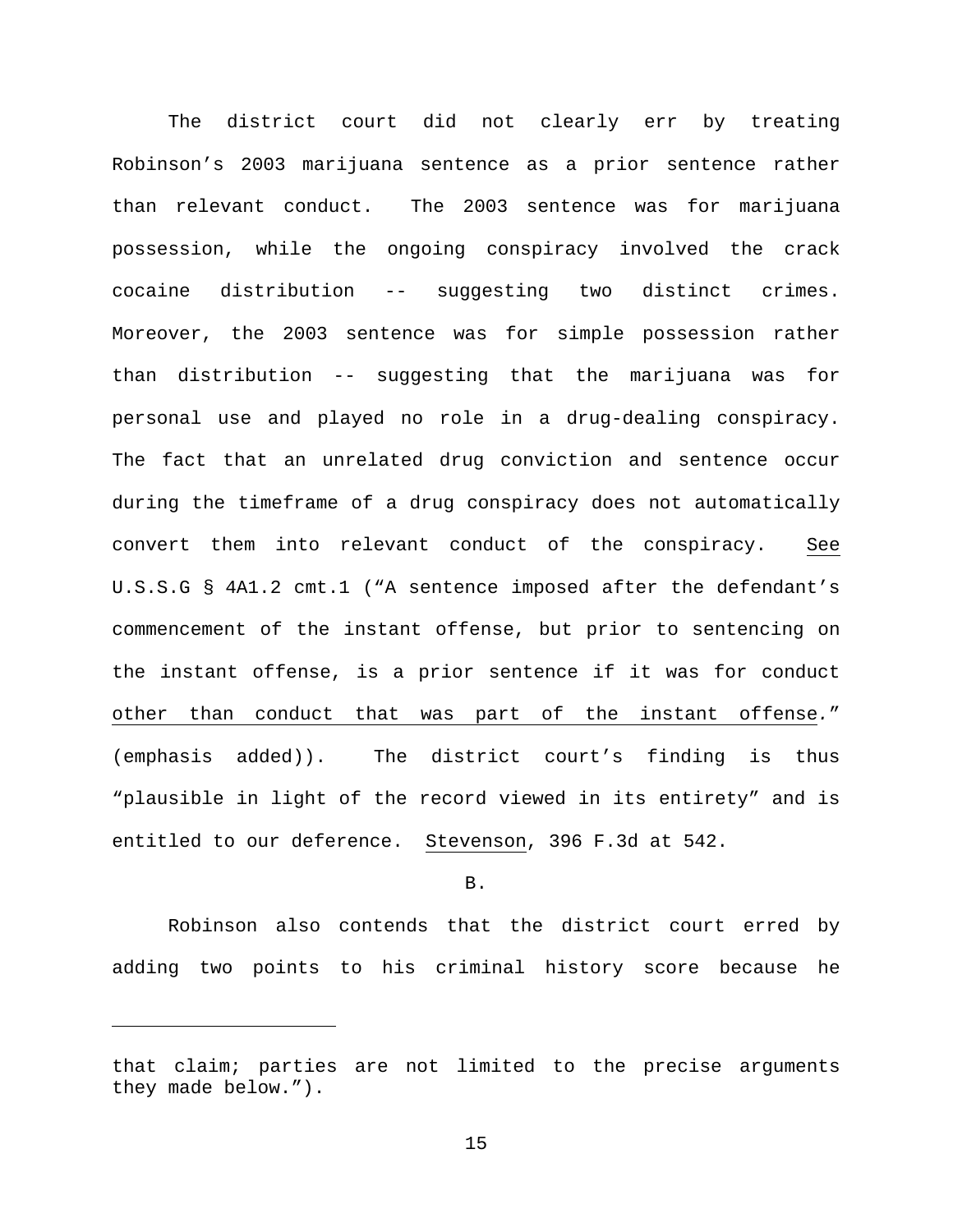participated in the drug conspiracy while on probation. We review de novo a trial court's legal interpretation of the Guidelines. United States v. Wessells, 936 F.2d 165, 168 (4th Cir. 1991).

The Sentencing Guidelines require a two-point upward adjustment "if the defendant committed the instant offense while under any criminal justice sentence, including probation [or] parole." U.S.S.G. § 4A1.1(d). An application note to this provision clarifies that a two-point adjustment is warranted if the defendant committed "any part of the instant offense" while on probation. Id. § 4A1.1 cmt.4. Under the plain language of this provision, an enhancement must be imposed if any part of the defendant's crime coincides with a term of probation. See United States v. Hernandez, 541 F.3d 422, 424 (1st Cir. 2008) (affirming a two-point adjustment where the defendant was sentenced to probation midway through a heroin-delivery conspiracy even though he never actually delivered heroin during the probation term). If a sentencing court concludes that a two-point adjustment is too harsh given the minor nature of the offense giving rise to probation, the proper course is to apply the enhancement and then depart downward. United States v. Kimberlin, 18 F.3d 1156, 1160-61 (4th Cir. 1994).

Robinson argues that he was in transit on the day of his probation in 2003 and that he could not have sold crack cocaine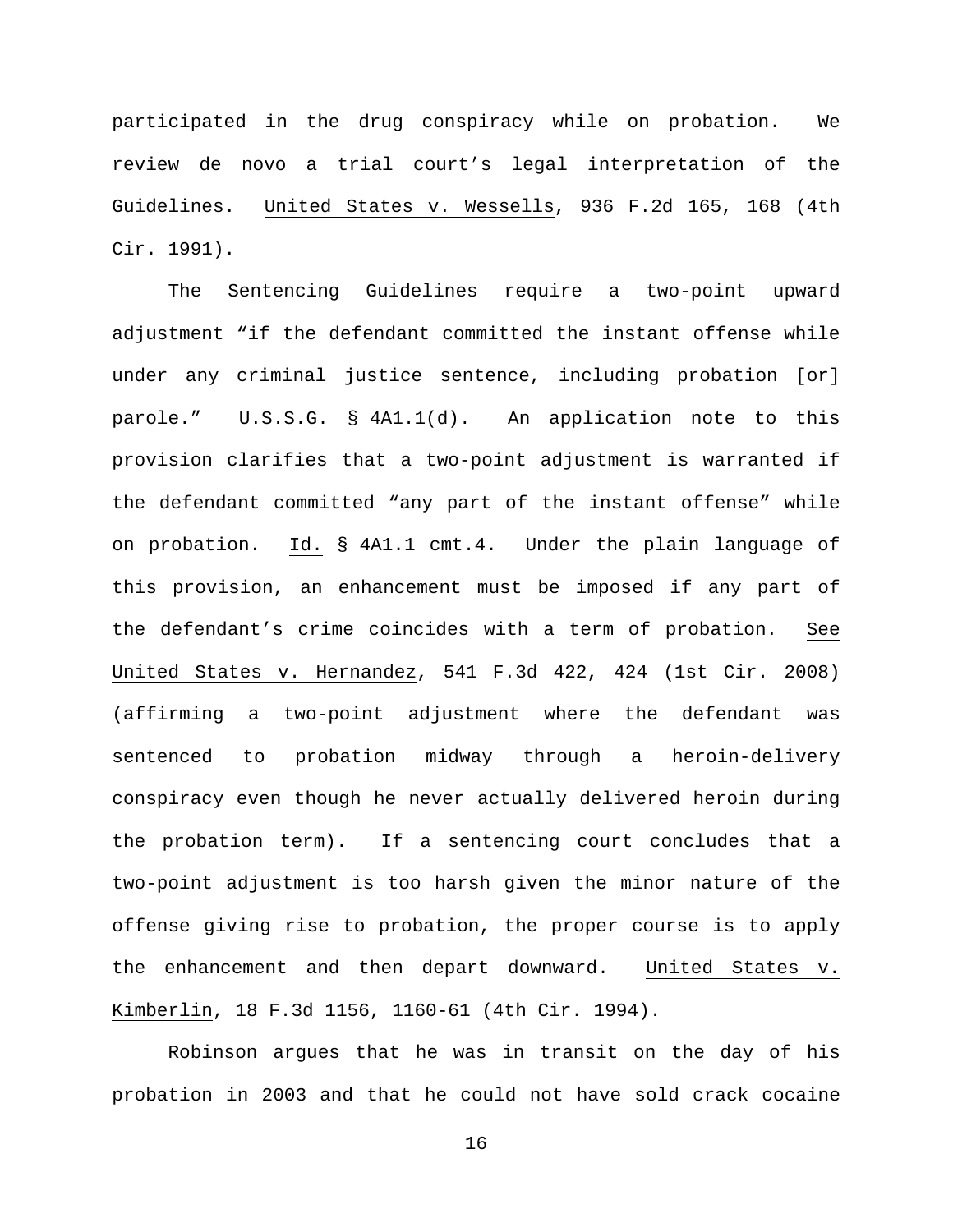on that day. But even assuming Robinson did not sell cocaine during his 24 hours of probation, the two-point adjustment was proper. Given the plain language of the Guidelines, even a short period of probation imposed during an ongoing conspiracy triggers an enhancement under § 4A1.1(d). Robinson's "instant offense" was a drug-dealing conspiracy that spanned from 2002 to 2011. Because this timeframe included Robinson's day of probation in 2003, the enhancement was proper. We note further that the district court, conscious of the minor nature of the marijuana offense, imposed a sentence that was "well within" both the Guidelines range including and the Guidelines range excluding this two-point adjustment.

# IV.

For the foregoing reasons, the judgment of the district court is

### AFFIRMED.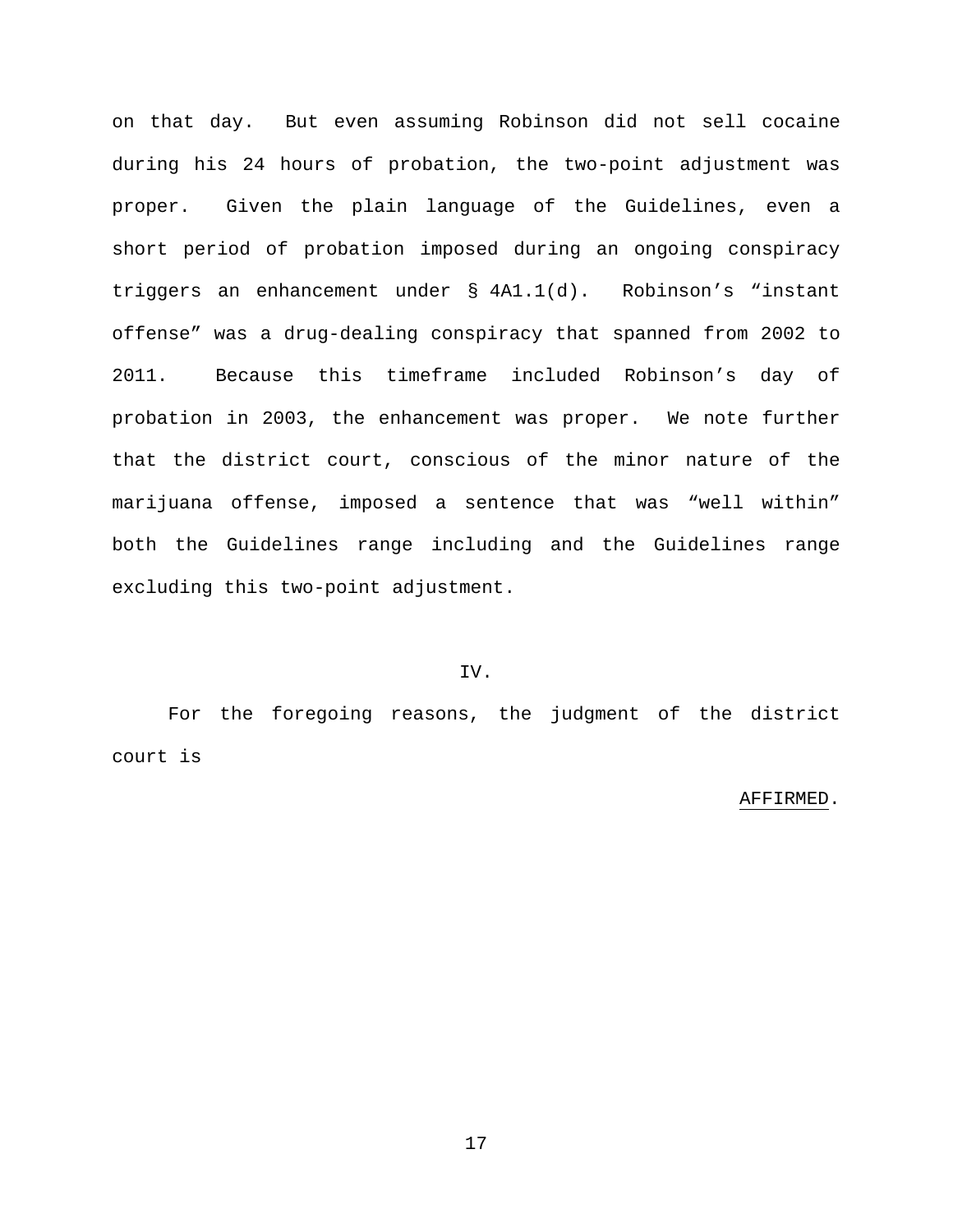DIAZ, Circuit Judge, dissenting in part:

I agree with my colleagues that Robinson freely chose to proceed with his sentencing hearing. But because we part ways as to what, precisely, that choice entailed, I respectfully dissent from Part II of the majority opinion.

I.

The majority apparently believes that Robinson's "waiver" encompassed his right to challenge the sufficiency of the evidence supporting the drug weight for which he was held accountable. I cannot agree with this overly broad reading.

Before the district court, Robinson objected vigorously to the PSR's drug weight calculation, focusing particularly on Battle's credibility. See J.A. 119, 121, 123–126, 132, 135–36, 141–43, 152. After the court expressed concern about Battle's statements, the government explained that it could call additional witnesses who would prove an even higher drug weight. But neither Battle nor those additional witnesses were available to testify that day. The court presented Robinson with two  $options<sup>1</sup>$  $options<sup>1</sup>$  $options<sup>1</sup>$ :

We'll do it one of two ways. We're going to go forward today with what's here and now, and I'll make

<span id="page-17-0"></span><sup>&</sup>lt;sup>1</sup> At this point, Robinson was speaking for himself, rather<br>than through counsel. The district court continued to address The district court continued to address Robinson directly for the remainder of the hearing.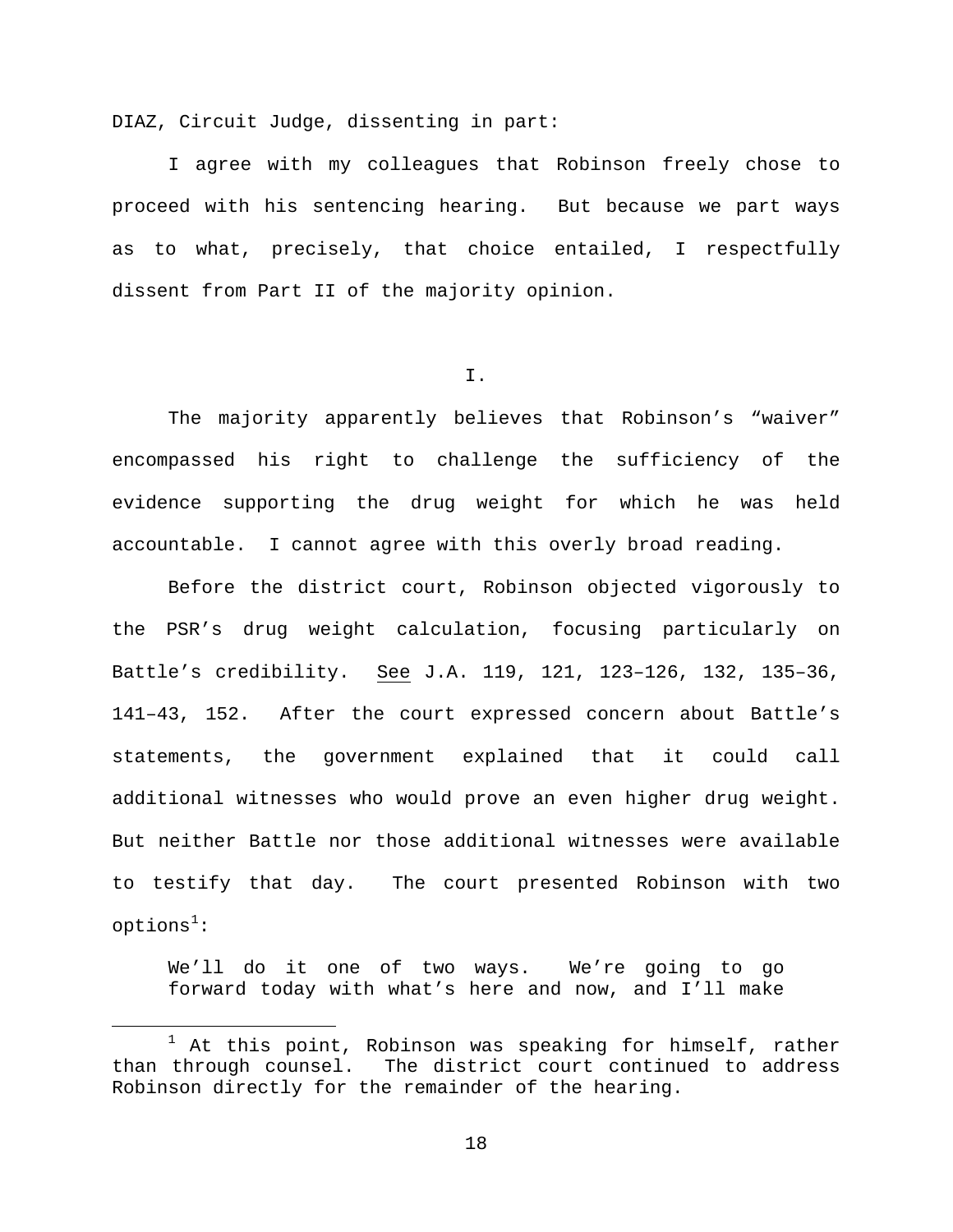the decisions that I need to make by a preponderance of the evidence**.** Or I'll unwind the whole thing. I'll start the PSR process all over. If there are statements that didn't for whatever reason, make it to<br>the Probation Office, start again. And, whatever the Probation Office, start again. happens, happens. And then, you'll have a chance to object. And then I'll, you know, in three months time, see you. And we'll see what the Pre-Sentence Report looks like, and I'll make the decisions that I need to make. That's the only way that I see -- those are the only two choices.

J.A. 131–32 (emphasis added). After Robinson intimated his concern for the court's resources, the choice was presented again: "I'll consider all of the information that either side wishes to present to me now, or we'll start all over and I'll take the case up in 90 days." J.A. 133.

It is true that Robinson chose to "go ahead and do it now." J.A. 133. My colleagues say that "[t]he district court explicitly and repeatedly explained that, by choosing to proceed with sentencing, Robinson was agreeing that his drug quantity would be calculated on the basis of the PSR, which relied on Battle's statement." Maj. Op. at 10. But this is only part of the story. The district court also "explicitly . . . explained" that the court would consider the evidence before it and apply the appropriate evidentiary burden. Indeed, the district court did not make a finding on the reliability of Battle's statements until after it presented Robinson with his choice. Compare J.A. 131–32, with J.A. 143–44.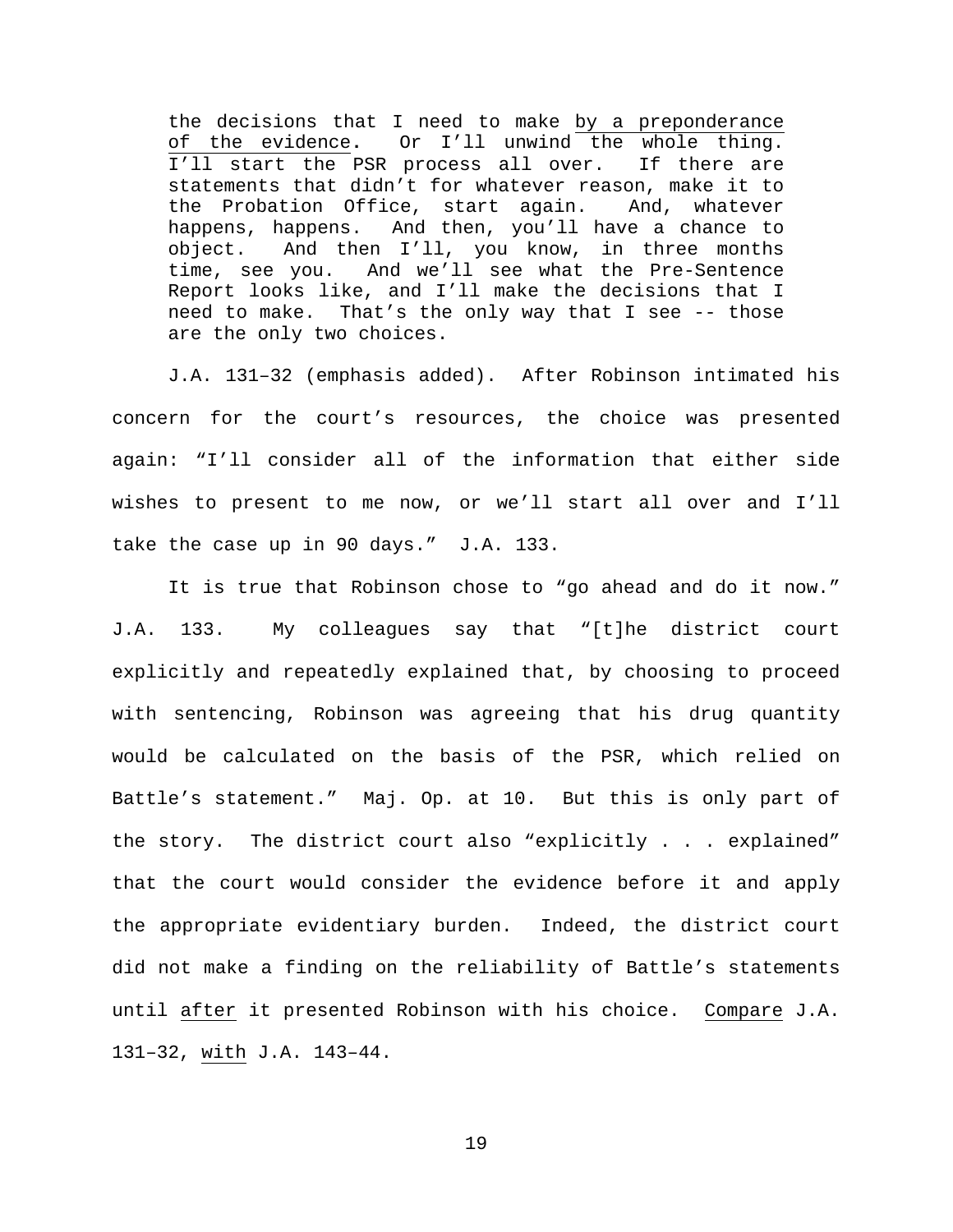To be quite clear: the district court gave Robinson a choice of proceeding with the appropriate evidentiary standard or starting the process over. Robinson continued to object to Battle's credibility and noted that he did not "want to keep causing The Court [sic] more time and money." J.A. 133. The district court reiterated the two options. And Robinson elected to "go ahead and do it now." J.A. 133.

Later, after the court had proceeded with the sentencing hearing and heard further argument about the drug weight calculation, the district court seemed satisfied that it had heard enough. In the midst of a fairly lengthy discourse, the court stated, "[I]f you're inclined to want to open this all back up, I will open it all back up. But I think I have heard enough to know that the calculations in the [PSR] are credible and reliable, and that I may rely on those in determining the advice of the Guidelines." J.A. 143–44. The court then went on for two more paragraphs, assigning Robinson's base offense level and moving on to mitigating circumstances.

The majority opines that "[w]hen presented with [his] choice, Robinson unequivocally stated" his desire to proceed. Maj. Op. at 9–10. As I understand it, this "unequivocal statement," rather than Robinson's later silence in response to a non-question, is what the majority believes to constitute waiver. Indeed, the majority explicitly notes that when the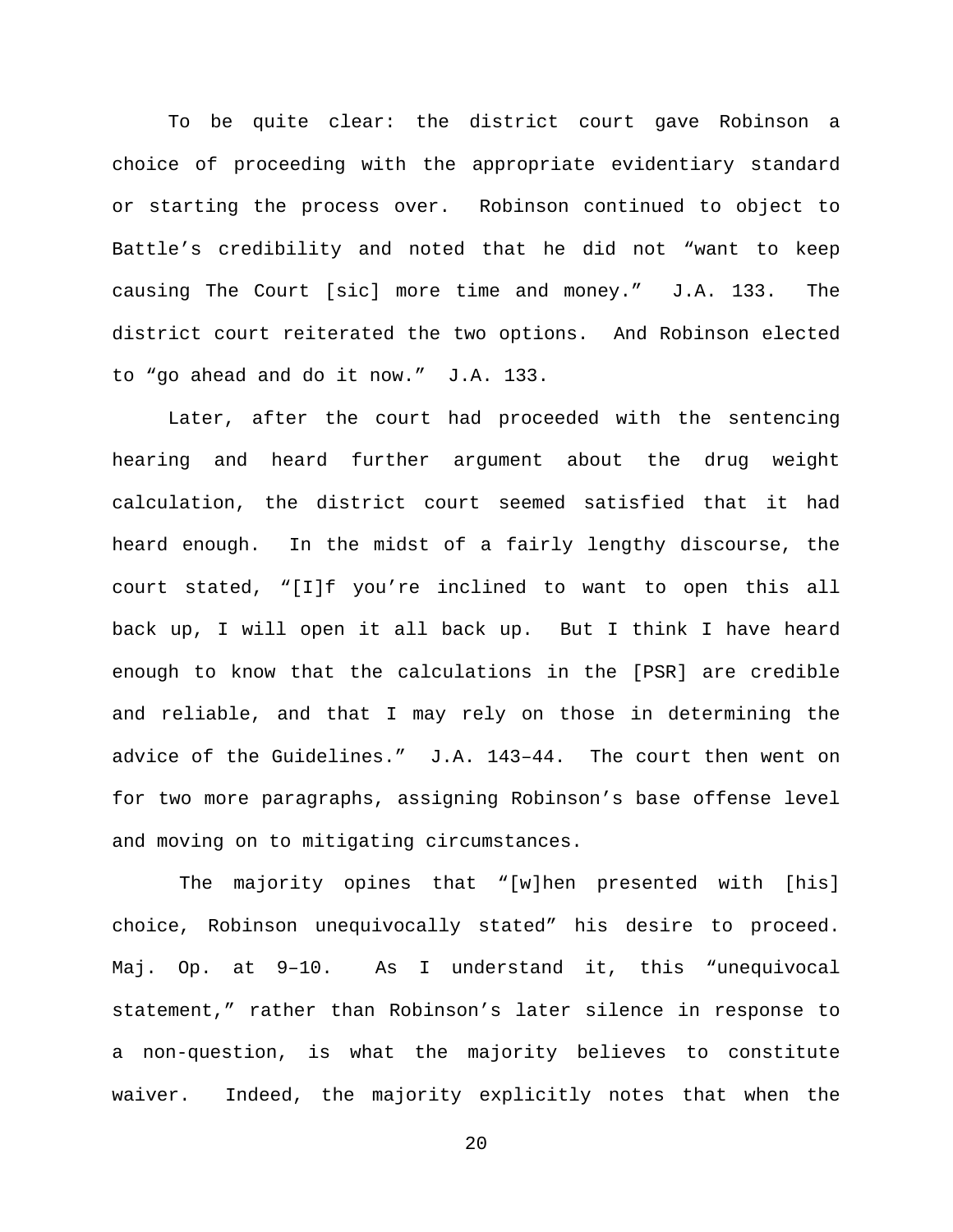district court made its finding on reliability, Robinson "would not have hesitated to withdraw his waiver if he wished to." Maj. Op. at 11 n.3. Thus, the "waiver" the majority touts did in fact precede any findings on credibility. It is difficult to understand how the scope of that affirmative "waiver"--a waiver relying on the court's representation that it would apply the evidentiary standard--would change simply because Robinson did not immediately object to a finding made much later in the hearing. On this record, I cannot agree that Robinson waived his right to contest the sufficiency of the district court's finding as to drug weight--a finding that had yet to occur when he chose to proceed. $^2$  $^2$  If he waived anything at all, it was the opportunity for a 90-day delay.

<span id="page-20-0"></span> $2$  The cases on which the majority relies are inapposite. In United States v. Keeter, for example, the defendant explicitly chose to proceed with sentencing with his current attorney; he argued on appeal that he should not have been represented by an unprepared lawyer. See 130 F.3d 297, 300 (7th Cir. 1997). See 130 F.3d 297, 300 (7th Cir. 1997). Thus, unlike the court today, the Seventh Circuit held Keeter to a choice he actually made. The other cases cited by the majority similarly fail to apply here, as Robinson forcefully contested Battle's credibility. Cf. Wood v. Milyard, 132 S. Ct. 1826, 1835 (2012) (finding waiver where the state "deliberately steered" the court away from the pertinent question); United States v. Guzman, 707 F.3d 938, 941 n.2 (8th Cir. 2013) (finding waiver where defendant withdrew his motion and also signed a consent form admitting his acceptance of the purpose and effect of that withdrawal); United States v. Rodriguez, 311 F.3d 435, 437 (1st Cir. 2002) ("[H]e then deliberately withdrew his objection.").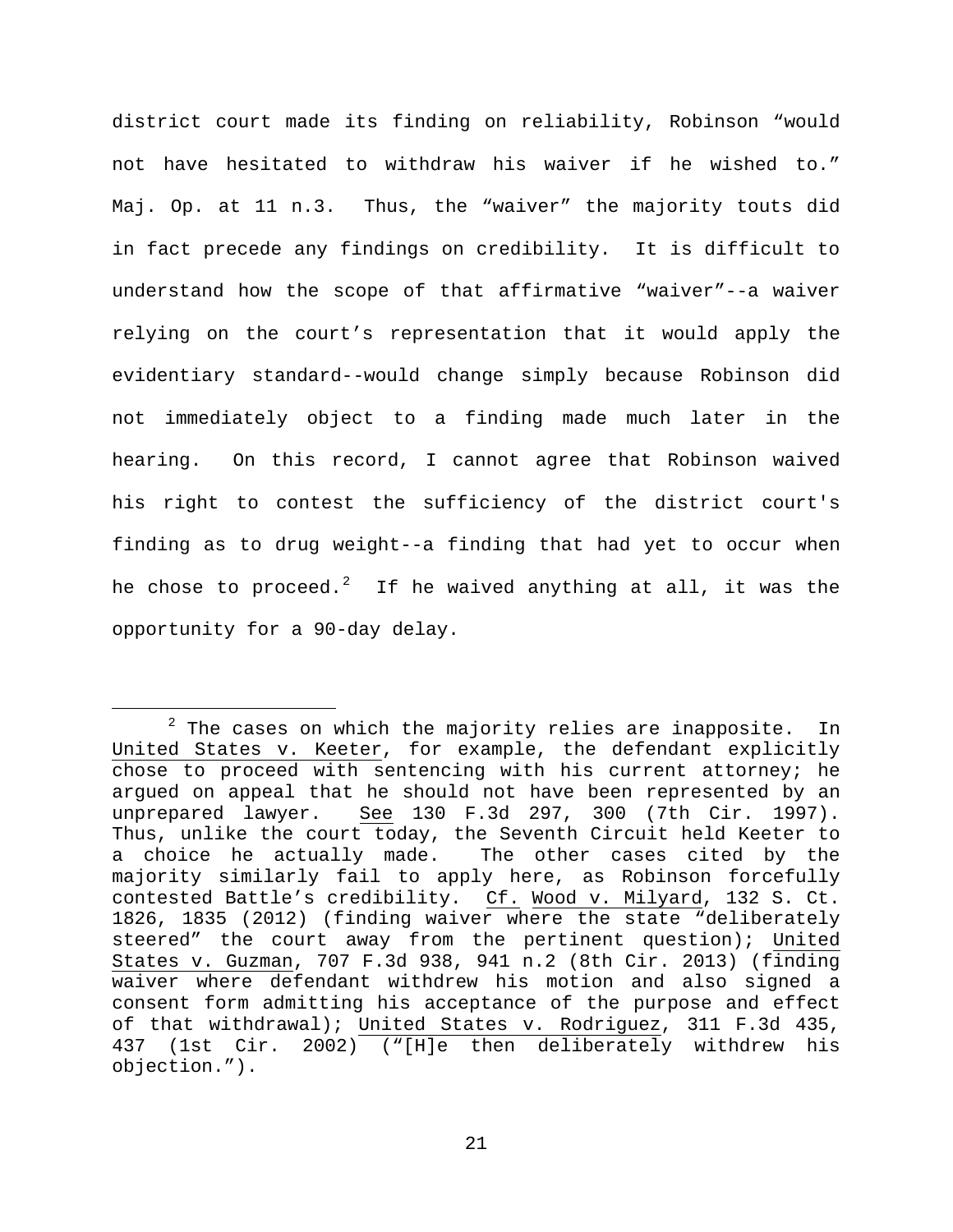Because Robinson did not waive his objection to the sufficiency of the evidence, the district court remained dutybound to apply the appropriate standard. "[T]he government bears the burden of proving by a preponderance of the evidence that quantity of drugs for which a defendant should be held accountable at sentencing . . . ." United States v. Milam, 443 F.3d 382, 386 (4th Cir. 2006). The paltry evidence the government offered cannot suffice.

Battle's "evidence" is a sorry mess. In a 2010 statement, Battle accused Robinson of providing six kilograms of cocaine base; in 2012, less than two kilograms. See J.A. 124–25, 176. The government conceded that the statements differed "significantly," J.A. 139, yet somehow contends that they are "not inconsistent," J.A. 128. Of greater concern is Battle's statement that he regularly purchased PCP cigarettes from Robinson in North Carolina between 2005 and 2008. This defies common sense: as the PSR explains, Robinson lived in Florida for much of that time. J.A. 181–82. The district court excused this discrepancy, noting that those PCP cigarettes were not included in the drug weight calculation.

But such a rationale sidesteps the real issue: by lying about the PCP cigarettes, Battle has shown himself unworthy of belief. And because the government declined to put either

22

II.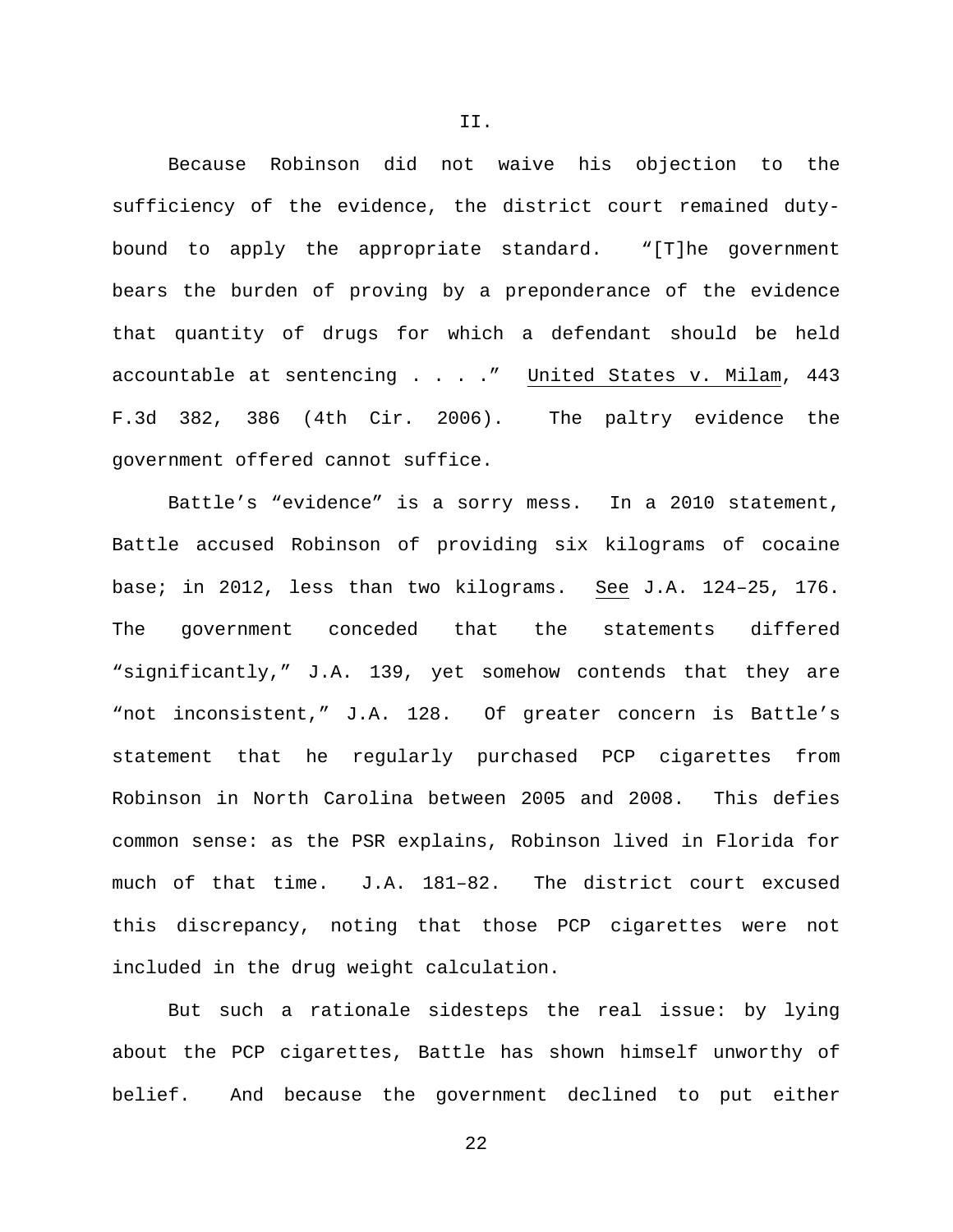Battle or the probation officer who interviewed him on the stand, the court had no opportunity to assess his credibility in any other light.<sup>[3](#page-22-0)</sup> Simply put, what little the government presented to support the drug weight calculation cannot constitute a preponderance of the evidence.

The government's proffer of other witnesses--witnesses never presented to the probation officer, much less the court- hardly redresses the lack of evidence. "Testifying about facts is the function of the witness, not of the lawyer." Kalina v. Fletcher, 522 U.S. 118, 130 (1997); see also Int'l Woodworkers v. Chesapeake Bay Plywood Corp., 659 F.2d 1259, 1273 (4th Cir. 1981) ("The roles of witness and advocate are fundamentally inconsistent . . . ."). A prosecutor's mere proffer of evidence provides "no evidence from the sentencing hearings . . . to review." United States v. Lawrence, 47 F.3d 1559, 1568 (11th Cir. 1995). Thus, these extraneous statements cannot help the government surmount its burden.

I am mindful that factual determinations of credibility generally remain the province of the district court. But "[i]t is the opportunity to hear the witness testify and observe his manner and demeanor on the stand which places the district court

<span id="page-22-0"></span><sup>&</sup>lt;sup>3</sup> The district court commented that Robinson "could have called [Battle] to the stand, at this hearing." J.A. 132. But such a statement misconstrues the burden, which properly belonged to the government.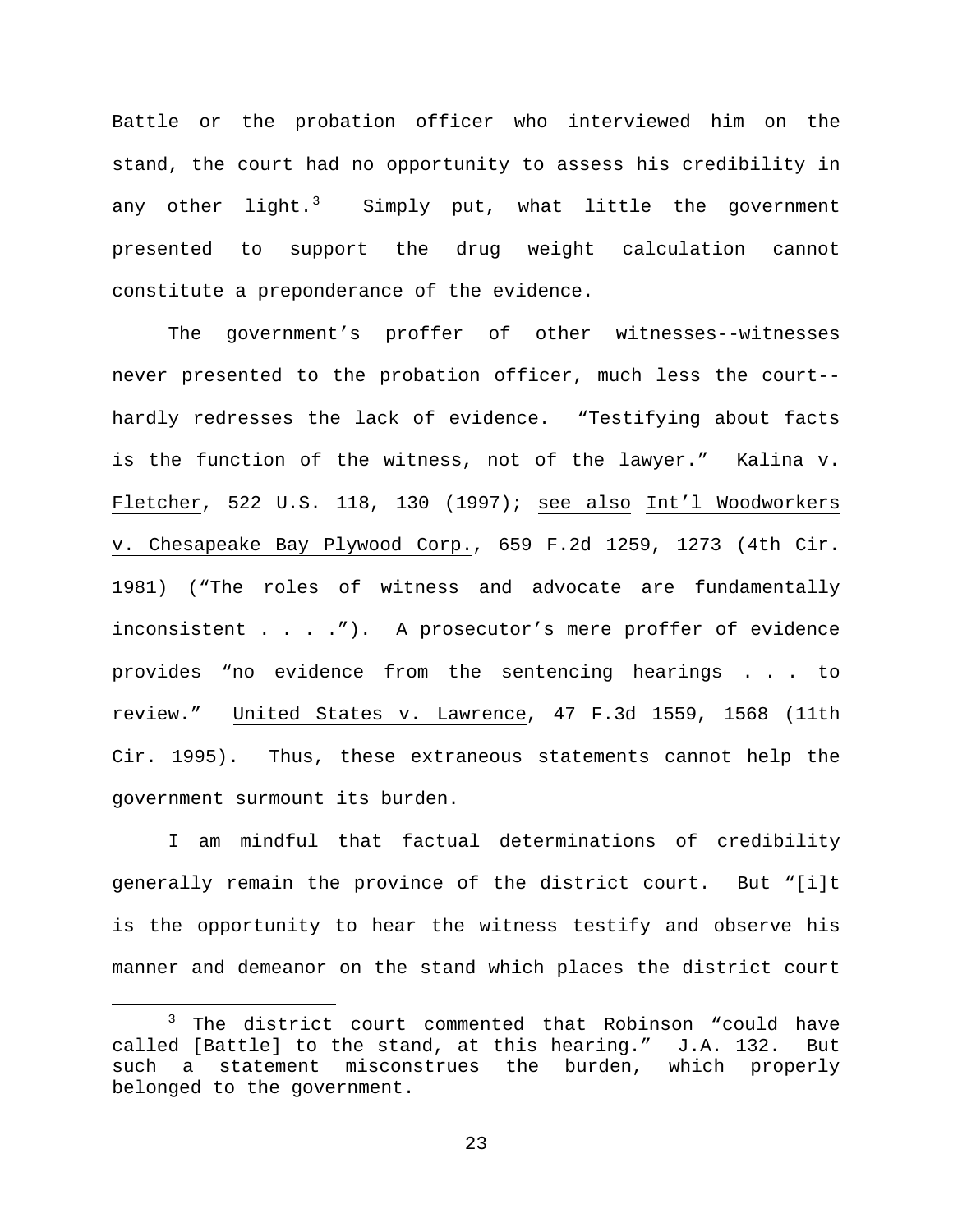in a better position to judge credibility than that of an appellate court which must rely on a cold paper record." Phillips v. Crown Cent. Petroleum Corp., 602 F.2d 616, 636 (4th Cir. 1979) (Widener, J., concurring and dissenting). Here, the district court itself relied on a cold paper record--one riddled with contradictions. Such dubious findings are not "so sacrosanct as to evade review." Jiminez v. Mary Washington Coll., 57 F.3d 369, 379 (4th Cir. 1995).

## III.

The majority declares that Robinson made a considered decision and should have to live with the consequences. But that rationale upends the equities--and, indeed, facts--of the case before us. It is not Robinson who seeks a mulligan, but the government.

When Robinson objected to the PSR--before the hearing--the government was put on notice that its "evidence" was suspect. Yet it did not produce Battle. Nor did it produce the probation officer who interviewed Battle. And it had never even submitted the other witnesses' statements to the probation officer in the first place. Despite its lack of preparation, the government was presented--as the majority sees it--with a win-win scenario: either it would have a second chance to do the job right (securing an even longer sentence), or it would get a pass on